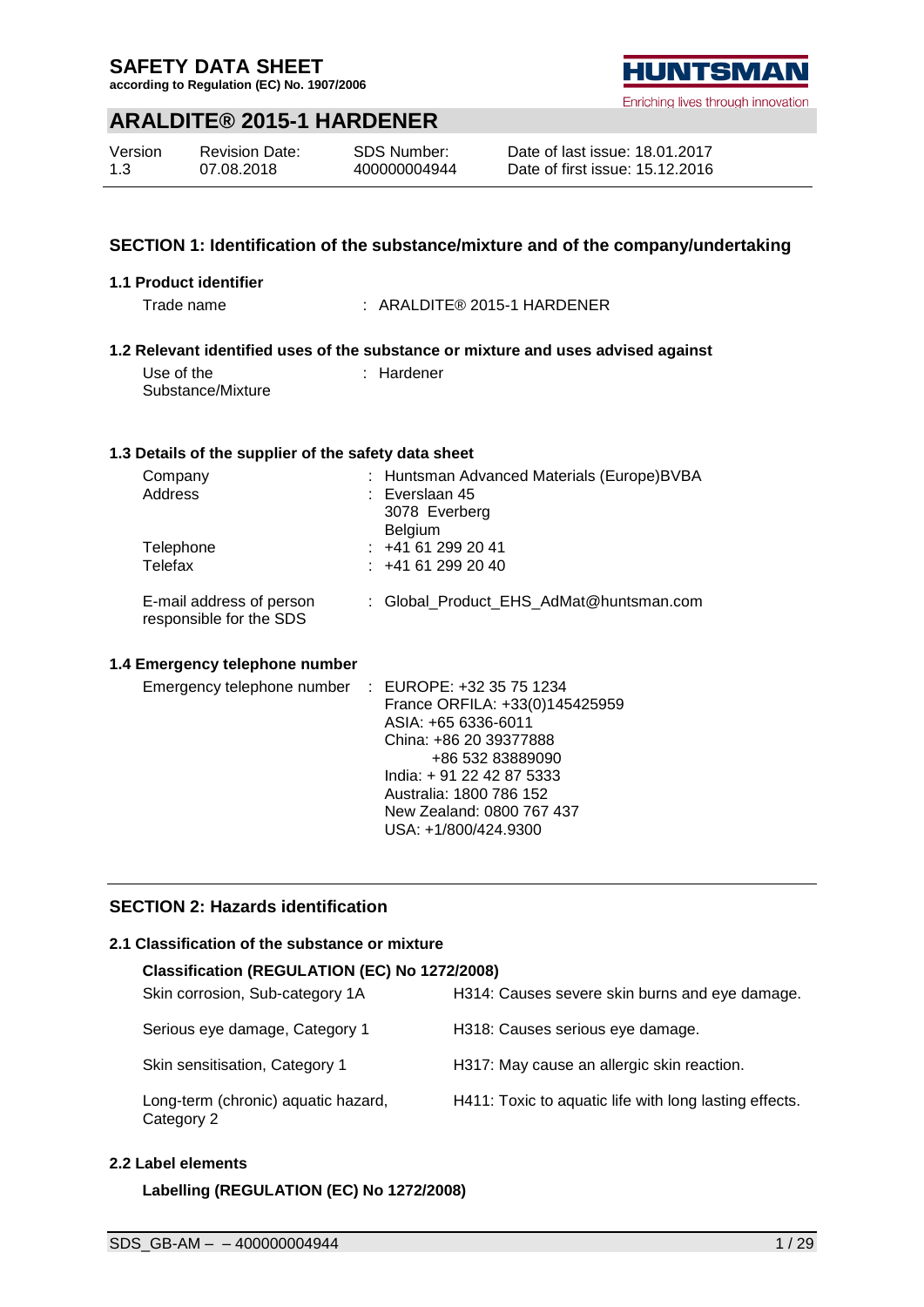**according to Regulation (EC) No. 1907/2006**

## **ARALDITE® 2015-1 HARDENER**

| Version<br>1.3 | <b>Revision Date:</b><br>07.08.2018 | <b>SDS Number:</b><br>400000004944             | Date of last issue: 18.01.2017<br>Date of first issue: 15.12.2016                                                                                                                     |
|----------------|-------------------------------------|------------------------------------------------|---------------------------------------------------------------------------------------------------------------------------------------------------------------------------------------|
|                | Hazard pictograms                   |                                                |                                                                                                                                                                                       |
|                | Signal word                         | Danger                                         |                                                                                                                                                                                       |
|                | <b>Hazard statements</b>            | H314<br>H317<br>H411                           | Causes severe skin burns and eye damage.<br>May cause an allergic skin reaction.<br>Toxic to aquatic life with long lasting effects.                                                  |
|                | Precautionary statements            | <b>Prevention:</b><br>P <sub>273</sub><br>P280 | Avoid release to the environment.<br>Wear protective gloves/ protective clothing/<br>eye protection/ face protection.                                                                 |
|                |                                     | Response:<br>P303 + P361 + P353                | IF ON SKIN (or hair): Take off<br>immediately all contaminated clothing.<br>Rinse skin with water.                                                                                    |
|                |                                     | $P304 + P340 + P310$                           | IF INHALED: Remove person to fresh<br>air and keep comfortable for breathing.<br>Immediately call a POISON<br>CENTER/doctor.                                                          |
|                |                                     | P305 + P351 + P338 + P310                      | IF IN EYES: Rinse cautiously<br>with water for several minutes. Remove<br>contact lenses, if present and easy to do.<br>Continue rinsing. Immediately call a<br>POISON CENTER/doctor. |
|                |                                     | P391                                           | Collect spillage.                                                                                                                                                                     |

Hazardous components which must be listed on the label:

2-propenenitrile polymer with 1,3-butadiene, 1-cyano-1-methyl-4-oxo-4-[[2-(1 piperazinyl)ethyl]amino]butyl-terminated

Reaction mass of trientine and trientine, mono- and di-propoxylated

2,2,4(or 2,4,4)-Trimethylhexane-1,6-diamine

3-Aminopropyltriethoxysilane

#### **2.3 Other hazards**

This substance/mixture contains no components considered to be either persistent, bioaccumulative and toxic (PBT), or very persistent and very bioaccumulative (vPvB) at levels of 0.1% or higher.

## **SECTION 3: Composition/information on ingredients**

#### **3.2 Mixtures**

#### **Hazardous components**

| Chemical name | CAS-No.   | Classification | Concent i |
|---------------|-----------|----------------|-----------|
|               | EC-No.    |                | ration    |
|               | Index-No. |                |           |

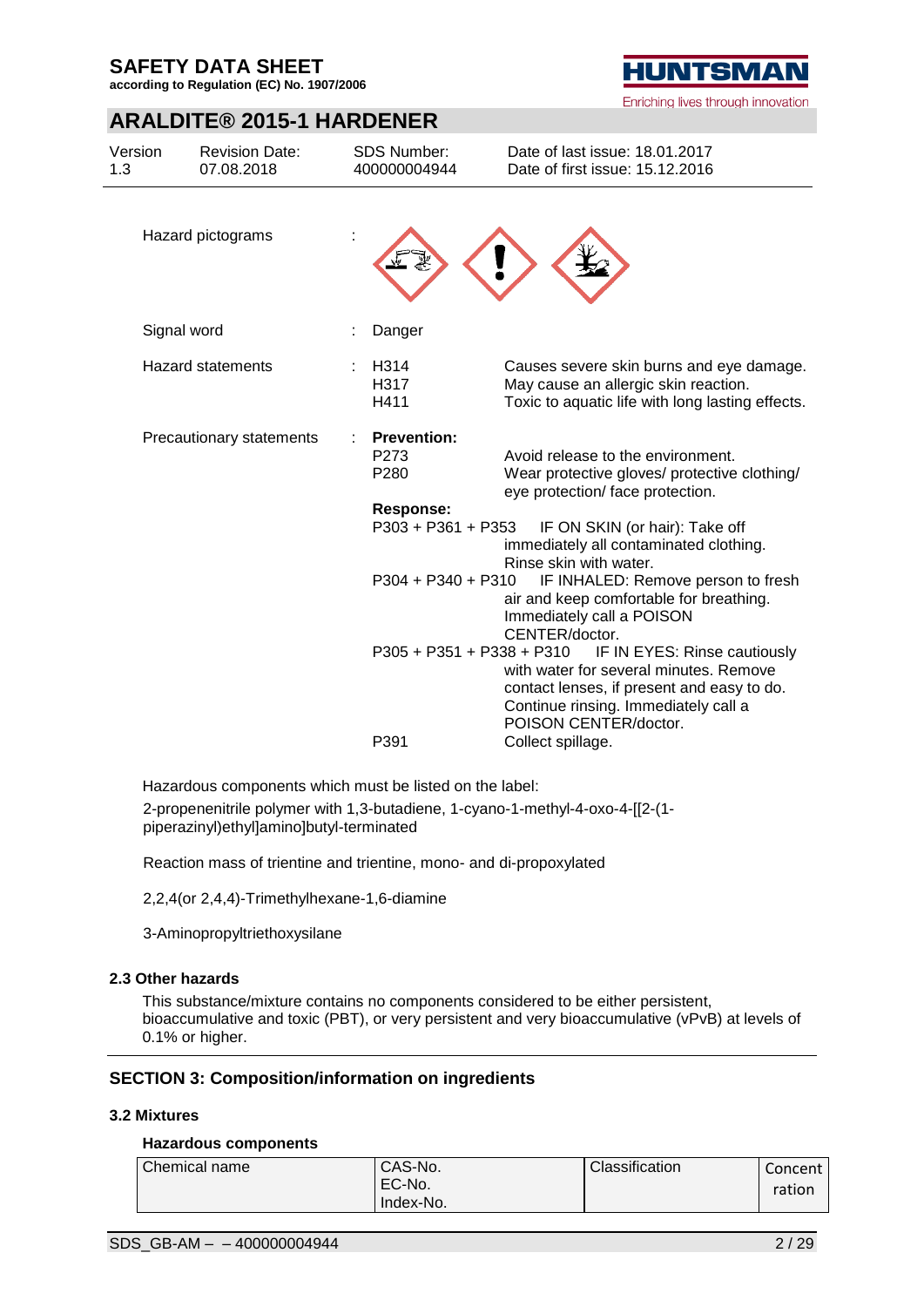**according to Regulation (EC) No. 1907/2006**

# **ARALDITE® 2015-1 HARDENER**

| Version | <b>Revision Date:</b> |
|---------|-----------------------|
| 1.3     | 07.08.2018            |

SDS Number: 400000004944

Date of last issue: 18.01.2017 Date of first issue: 15.12.2016

|                                                                                                                                      | Registration number                                            |                                                                                                | $(\% w/w)$        |
|--------------------------------------------------------------------------------------------------------------------------------------|----------------------------------------------------------------|------------------------------------------------------------------------------------------------|-------------------|
| 2-propenenitrile polymer with<br>1,3-butadiene, 1-cyano-1-<br>methyl-4-oxo-4-[[2-(1-<br>piperazinyl)ethyl]amino]butyl-<br>terminated | 68683-29-4<br>Polymer                                          | Skin Irrit. 2; H315<br>Eye Irrit. 2; H319<br>Skin Sens. 1; H317                                | $>= 30 -$<br><60  |
| Bis(isopropyl)naphthalene                                                                                                            | 38640-62-9<br>254-052-6<br>01-2119565150-48                    | Asp. Tox. 1; H304<br>Aquatic Chronic 1;<br>H410                                                | $>= 7 - <$<br>13  |
| Reaction mass of trientine and<br>trientine, mono- and di-<br>propoxylated                                                           | Not Assigned<br>01-2120098765-38                               | Skin Irrit. 2; H315<br>Eye Irrit. 2; H319<br>Skin Sens. 1B; H317<br>Aquatic Chronic 2;<br>H411 | $>= 7 - 5$<br>13  |
| 2,2,4(or 2,4,4)-Trimethylhexane-<br>1,6-diamine                                                                                      | 25513-64-8<br>247-063-2<br>01-2119560598-25                    | Acute Tox. 4; H302<br>Skin Corr. 1A; H314<br>Eye Dam. 1; H318<br>Skin Sens. 1A; H317           | $>= 7 - <$<br>13  |
| $2,4,6-$<br>Tris(dimethylaminomethyl)pheno                                                                                           | $90 - 72 - 2$<br>202-013-9<br>603-069-00-0<br>01-2119560597-27 | Skin Corr. 1C; H314<br>Eye Dam. 1; H318                                                        | $>= 1 - 5$<br>3   |
| 3-Aminopropyltriethoxysilane                                                                                                         | 919-30-2<br>213-048-4<br>612-108-00-0<br>01-2119480479-24      | Acute Tox. 4; H302<br>Skin Corr. 1B; H314<br>Skin Sens. 1; H317                                | $>= 0.1 -$<br>< 1 |

For explanation of abbreviations see section 16.

## **SECTION 4: First aid measures**

## **4.1 Description of first aid measures**

| General advice          | : Move out of dangerous area.<br>Consult a physician.<br>Show this safety data sheet to the doctor in attendance.<br>Do not leave the victim unattended.                                                                                                                                                    |
|-------------------------|-------------------------------------------------------------------------------------------------------------------------------------------------------------------------------------------------------------------------------------------------------------------------------------------------------------|
| If inhaled              | : If unconscious, place in recovery position and seek medical<br>advice.<br>If symptoms persist, call a physician.                                                                                                                                                                                          |
| In case of skin contact | : Immediate medical treatment is necessary as untreated<br>wounds from corrosion of the skin heal slowly and with<br>difficulty.<br>If on skin, rinse well with water.<br>If on clothes, remove clothes.                                                                                                    |
| In case of eye contact  | : Small amounts splashed into eyes can cause irreversible<br>tissue damage and blindness.<br>In the case of contact with eyes, rinse immediately with plenty<br>of water and seek medical advice.<br>Continue rinsing eyes during transport to hospital.<br>Remove contact lenses.<br>Protect unharmed eye. |



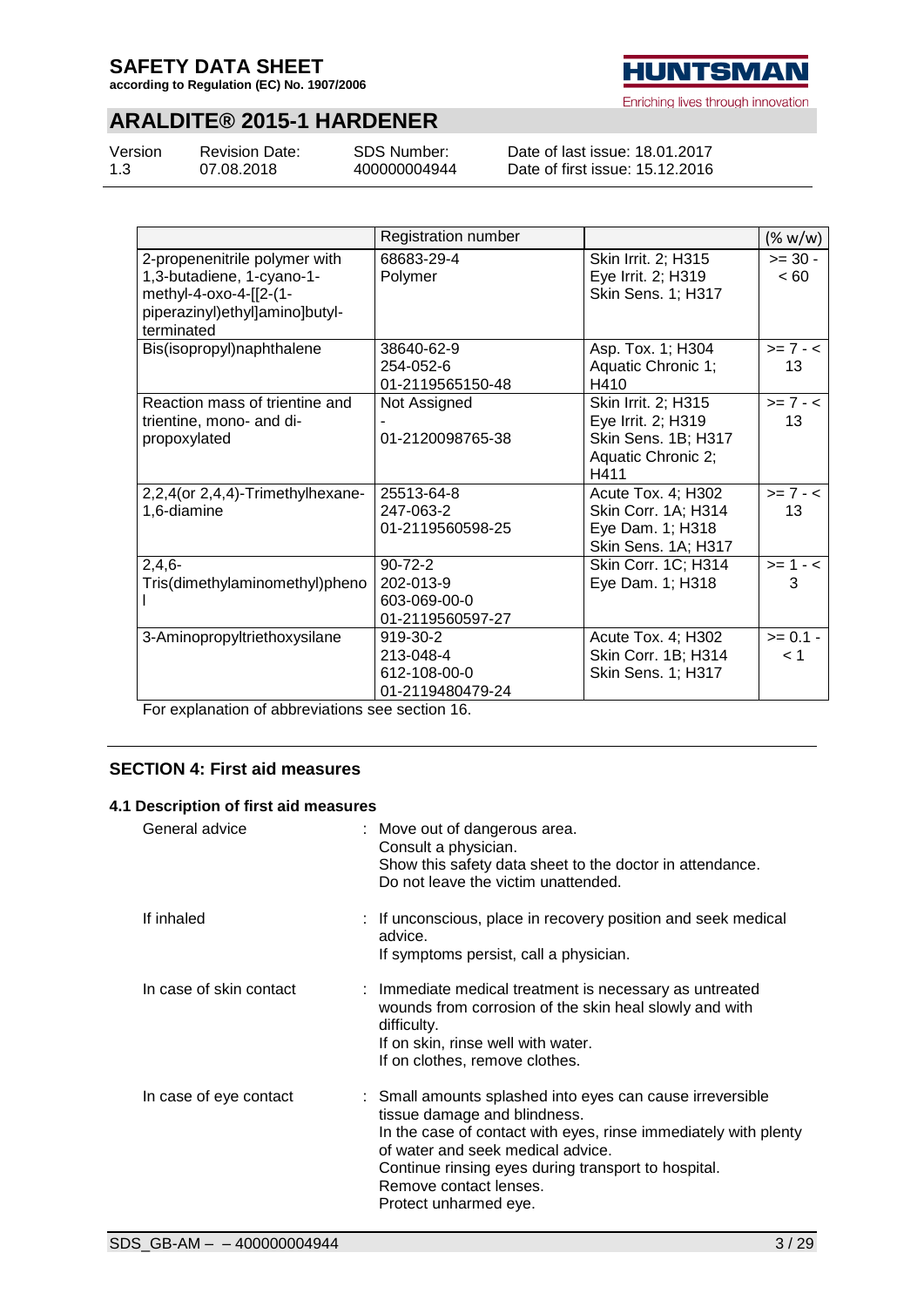**according to Regulation (EC) No. 1907/2006**

# **HUNTSMAN**

Enriching lives through innovation

## **ARALDITE® 2015-1 HARDENER**

| Version<br>1.3 | <b>Revision Date:</b><br>07.08.2018 | <b>SDS Number:</b><br>400000004944 | Date of last issue: 18.01.2017<br>Date of first issue: 15.12.2016                      |
|----------------|-------------------------------------|------------------------------------|----------------------------------------------------------------------------------------|
|                |                                     |                                    | Keep eye wide open while rinsing.<br>If eye irritation persists, consult a specialist. |
|                | <b>If</b> ownllowed                 | . Koop roopiratory traat alaar     |                                                                                        |

If swallowed  $\qquad \qquad : \qquad$  Keep respiratory tract clear. Do NOT induce vomiting. Do not give milk or alcoholic beverages. Never give anything by mouth to an unconscious person. If symptoms persist, call a physician. Take victim immediately to hospital.

## **4.2 Most important symptoms and effects, both acute and delayed**

None known.

#### **4.3 Indication of any immediate medical attention and special treatment needed**

Treatment : Symptomatic and supportive therapy as needed. Following severe exposure medical follow-up should be monitored for at least 48 hours.

## **SECTION 5: Firefighting measures**

## **5.1 Extinguishing media**

| Suitable extinguishing media                          | A. | Use extinguishing measures that are appropriate to local<br>circumstances and the surrounding environment. |
|-------------------------------------------------------|----|------------------------------------------------------------------------------------------------------------|
| Unsuitable extinguishing<br>media                     |    | : High volume water jet                                                                                    |
| Special hazards arising from the substance or mixture |    |                                                                                                            |
| Coopitio bosardo durina                               |    | . De not ellew run off from fire fighting to enter droine er wa                                            |

## **5.2 Special hazards arising from the substance or mixture**

| Specific hazards during<br>firefighting | : Do not allow run-off from fire fighting to enter drains or water<br>courses. |
|-----------------------------------------|--------------------------------------------------------------------------------|
| Hazardous combustion<br>products        | : No hazardous combustion products are known                                   |

## **5.3 Advice for firefighters**

| Special protective equipment<br>for firefighters | : Wear self-contained breathing apparatus for firefighting if<br>necessary.                                                                                                                                                     |
|--------------------------------------------------|---------------------------------------------------------------------------------------------------------------------------------------------------------------------------------------------------------------------------------|
| Specific extinguishing<br>methods                | : No data is available on the product itself.                                                                                                                                                                                   |
| Further information                              | : Collect contaminated fire extinguishing water separately. This<br>must not be discharged into drains. Fire residues and<br>contaminated fire extinguishing water must be disposed of in<br>accordance with local regulations. |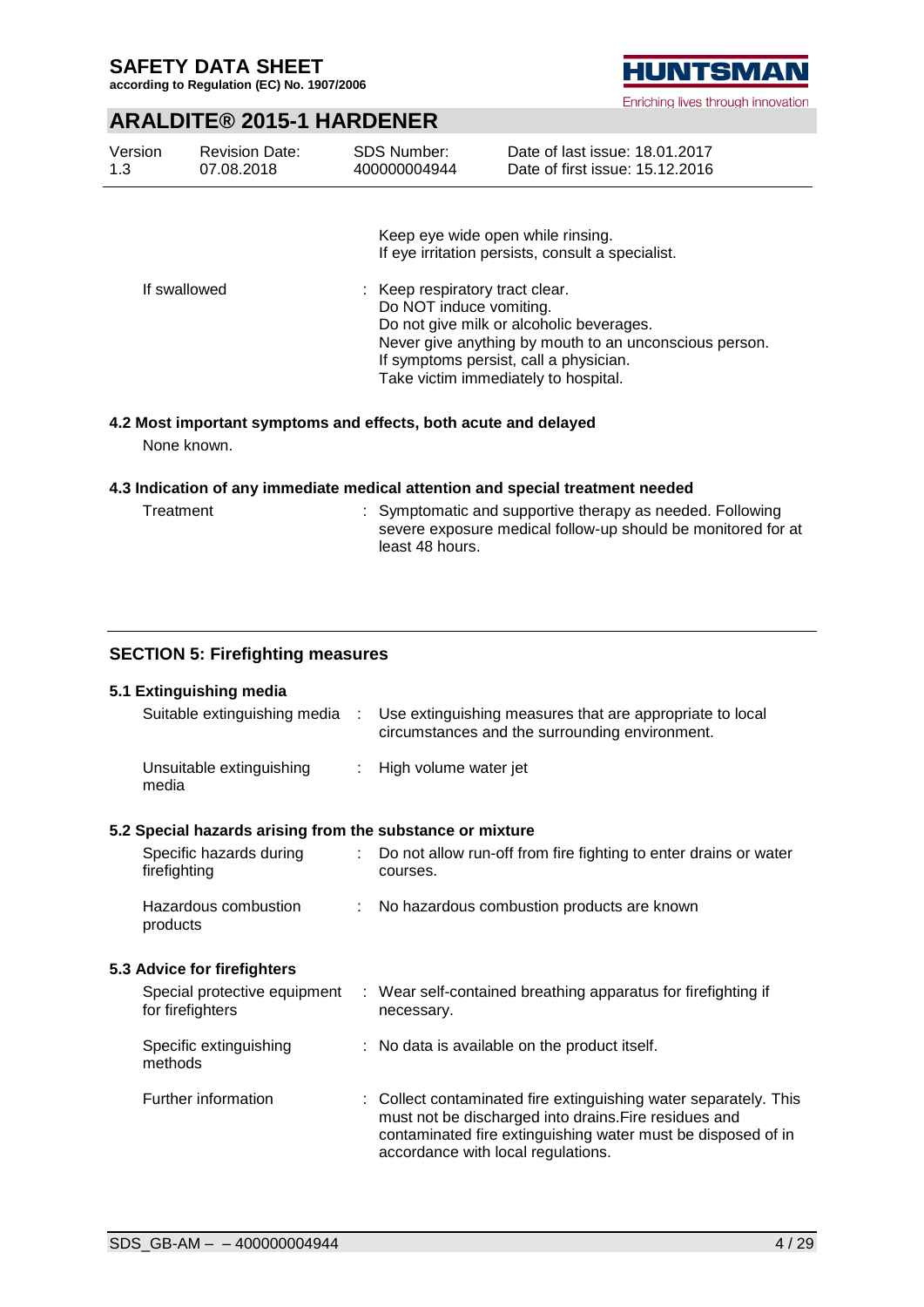**according to Regulation (EC) No. 1907/2006**

## **ARALDITE® 2015-1 HARDENER**

| Version | <b>Revision Date:</b> | SDS Number:  |
|---------|-----------------------|--------------|
| 1.3     | 07.08.2018            | 400000004944 |

Date of last issue: 18.01.2017 Date of first issue: 15.12.2016

## **SECTION 6: Accidental release measures**

## **6.1 Personal precautions, protective equipment and emergency procedures**

| Personal precautions |  | : Use personal protective equipment. |
|----------------------|--|--------------------------------------|
|----------------------|--|--------------------------------------|

## **6.2 Environmental precautions**

Environmental precautions : Prevent product from entering drains. Prevent further leakage or spillage if safe to do so. If the product contaminates rivers and lakes or drains inform respective authorities.

#### **6.3 Methods and material for containment and cleaning up**

| Methods for cleaning up | $\therefore$ Neutralise with acid.                            |
|-------------------------|---------------------------------------------------------------|
|                         | Soak up with inert absorbent material (e.g. sand, silica gel, |
|                         | acid binder, universal binder, sawdust).                      |
|                         | Keep in suitable, closed containers for disposal.             |

## **6.4 Reference to other sections**

See Section 1 for emergency contact information., For personal protection see section 8., For disposal considerations see section 13.

## **SECTION 7: Handling and storage**

## **7.1 Precautions for safe handling** Advice on safe handling : Do not breathe vapours/dust. Avoid exposure - obtain special instructions before use. Avoid contact with skin and eyes. For personal protection see section 8. Smoking, eating and drinking should be prohibited in the application area. To avoid spills during handling keep bottle on a metal tray. Dispose of rinse water in accordance with local and national regulations. Persons susceptible to skin sensitisation problems or asthma, allergies, chronic or recurrent respiratory disease should not be employed in any process in which this mixture is being used. Advice on protection against fire and explosion : Normal measures for preventive fire protection. Hygiene measures : When using do not eat or drink. When using do not smoke. Wash hands before breaks and at the end of workday.

## **7.2 Conditions for safe storage, including any incompatibilities**

| Requirements for storage | : Keep container tightly closed in a dry and well-ventilated   |
|--------------------------|----------------------------------------------------------------|
| areas and containers     | place. Containers which are opened must be carefully           |
|                          | resealed and kept upright to prevent leakage. Observe label    |
|                          | precautions. Electrical installations / working materials must |
|                          | comply with the technological safety standards.                |

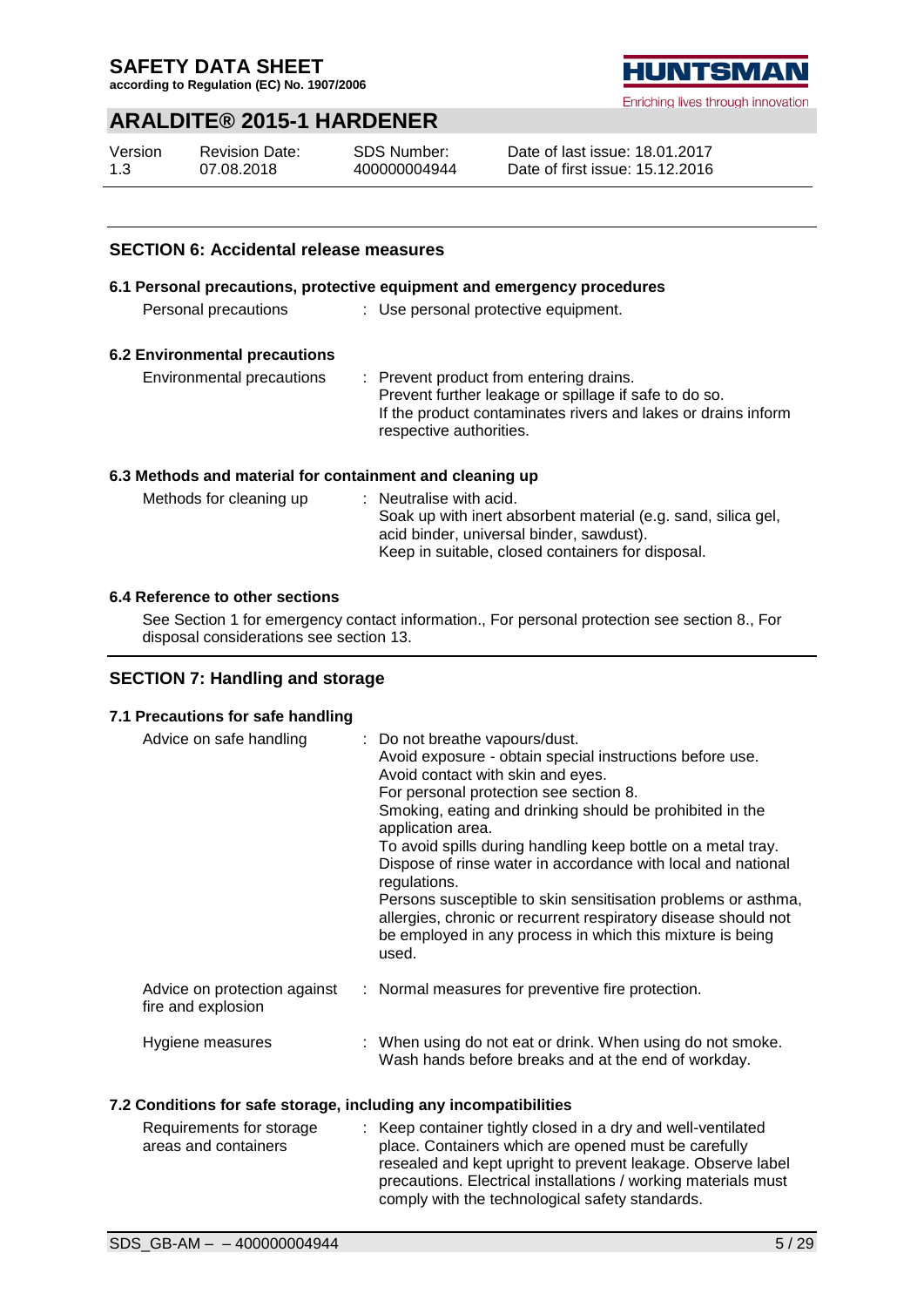**according to Regulation (EC) No. 1907/2006**

# **HUNTSMAN**

Enriching lives through innovation

## **ARALDITE® 2015-1 HARDENER**

| Version<br>1.3 | <b>Revision Date:</b><br>07.08.2018         | <b>SDS Number:</b><br>400000004944                    | Date of last issue: 18.01.2017<br>Date of first issue: 15.12.2016 |
|----------------|---------------------------------------------|-------------------------------------------------------|-------------------------------------------------------------------|
|                |                                             |                                                       |                                                                   |
|                | Recommended storage<br>temperature          | $\div$ 2 - 40 °C                                      |                                                                   |
|                | Further information on<br>storage stability | : No decomposition if stored and applied as directed. |                                                                   |
|                | 7.3 Specific end use(s)<br>Specific use(s)  | : No data available                                   |                                                                   |

## **SECTION 8: Exposure controls/personal protection**

#### **8.1 Control parameters**

Contains no substances with occupational exposure limit values.

## **Derived No Effect Level (DNEL) according to Regulation (EC) No. 1907/2006:**

| Substance name                                                                | End Use        | Exposure routes | Potential health<br>effects             | Value                         |
|-------------------------------------------------------------------------------|----------------|-----------------|-----------------------------------------|-------------------------------|
| Bis(isopropyl)naphthal<br>ene                                                 | <b>Workers</b> | Inhalation      | Systemic effects,<br>Long-term exposure | 30 mg/m3                      |
|                                                                               | Workers        | Dermal          | Systemic effects,<br>Long-term exposure | $4.3$ mg/kg<br>bw/day         |
|                                                                               | Consumers      | Inhalation      | Systemic effects,<br>Long-term exposure | 7.4 mg/m3                     |
|                                                                               | Consumers      | Dermal          | Systemic effects,<br>Long-term exposure | $2.1 \text{ mg/kg}$<br>bw/day |
|                                                                               | Consumers      | Oral            | Systemic effects,<br>Long-term exposure | $2.1 \text{ mg/kg}$<br>bw/day |
| 2,2,4(or 2,4,4)-<br>Trimethylhexane-1,6-<br>diamine                           | Consumers      | Oral            | Long-term systemic<br>effects           | $0.05$ mg/kg                  |
| Reaction mass of<br>trientine and trientine,<br>mono- and di-<br>propoxylated | <b>Workers</b> | Inhalation      | Long-term systemic<br>effects           | 3.51 mg/m3                    |
|                                                                               | Workers        | Dermal          | Long-term systemic<br>effects           | 2 mg/kg                       |

## **Predicted No Effect Concentration (PNEC) according to Regulation (EC) No. 1907/2006:**

| Substance name                              |                           | <b>Environmental Compartment</b> | Value         |
|---------------------------------------------|---------------------------|----------------------------------|---------------|
| $2,4,6-$<br>Tris(dimethylaminomethyl)phenol |                           | Fresh water                      | $0.084$ mg/l  |
| Remarks:                                    | <b>Assessment Factors</b> |                                  |               |
|                                             |                           | Marine water                     | $0.0084$ mg/l |
|                                             |                           | <b>Assessment Factors</b>        |               |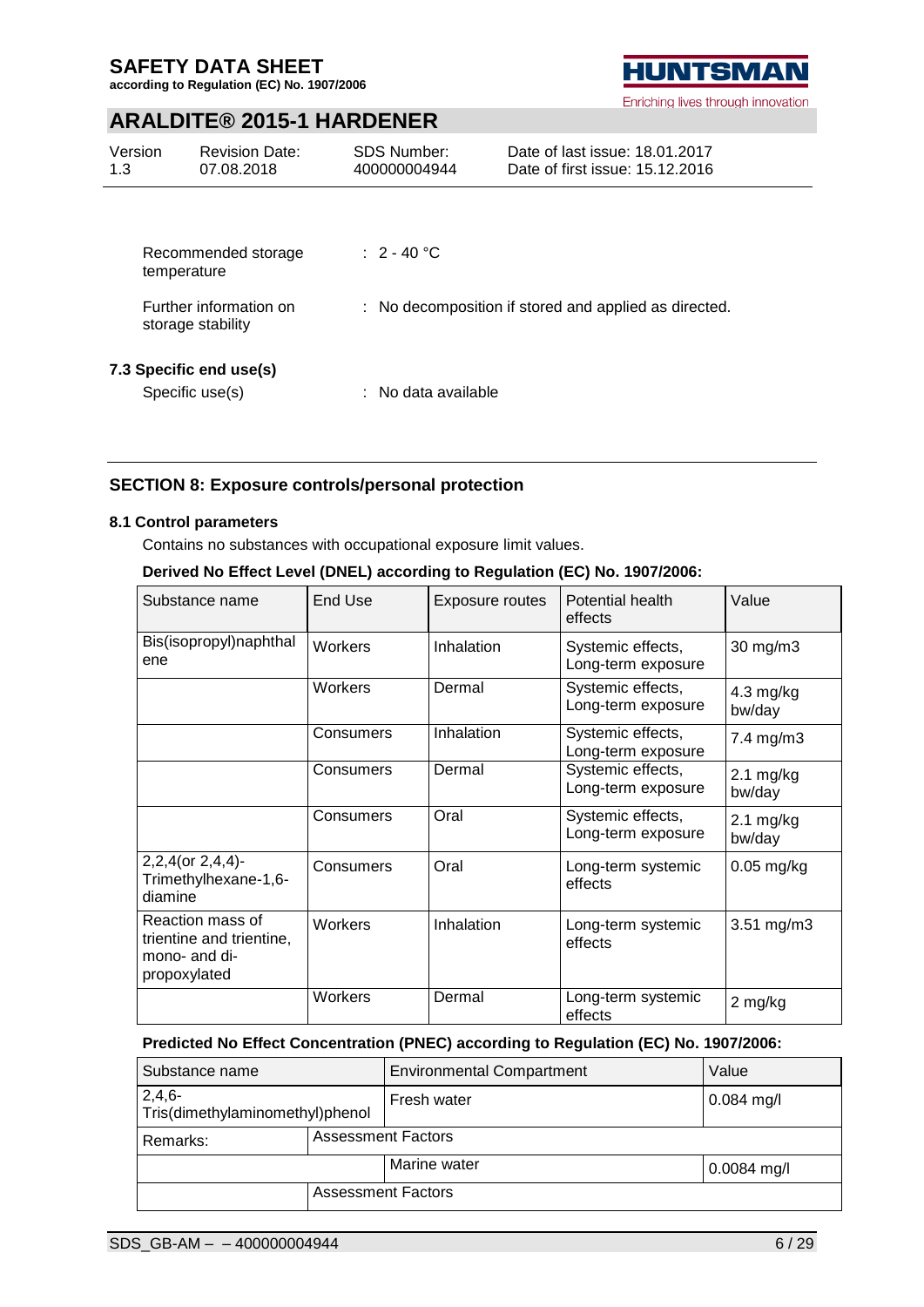**according to Regulation (EC) No. 1907/2006**



Enriching lives through innovation

# **ARALDITE® 2015-1 HARDENER**

| Version |  |
|---------|--|
| 1.3     |  |

Revision Date: 07.08.2018

SDS Number: 400000004944

Date of last issue: 18.01.2017 Date of first issue: 15.12.2016

|                                                                            | Sewage treatment plant     | $0.2$ mg/l   |
|----------------------------------------------------------------------------|----------------------------|--------------|
|                                                                            | <b>Assessment Factors</b>  |              |
| Bis(isopropyl)naphthalene                                                  | Fresh water                | $0.26$ µg/l  |
|                                                                            | <b>Assessment Factors</b>  |              |
|                                                                            | Marine water               | $0.026$ µg/l |
|                                                                            | <b>Assessment Factors</b>  |              |
|                                                                            | Sewage treatment plant     | $0.15$ mg/l  |
|                                                                            | <b>Assessment Factors</b>  |              |
|                                                                            | Fresh water sediment       | 0.94 mg/kg   |
|                                                                            | Equilibrium method         |              |
|                                                                            | Marine sediment            | 0.094 mg/kg  |
|                                                                            | Equilibrium method         |              |
|                                                                            | Soil                       | 0.1872 mg/kg |
|                                                                            | Equilibrium method         |              |
|                                                                            | <b>Secondary Poisoning</b> | 25 mg/kg     |
|                                                                            | <b>Assessment Factors</b>  |              |
| Siloxanes and Silicones, di-Me,<br>reaction products with silica           | Fresh water sediment       | > 100 mg/kg  |
| <b>Assessment Factors</b>                                                  |                            |              |
|                                                                            | Soil                       | 23 mg/kg     |
|                                                                            | <b>Assessment Factors</b>  |              |
| 2,2,4(or 2,4,4)-Trimethylhexane-<br>1,6-diamine                            | Fresh water                | $0.102$ mg/l |
|                                                                            | <b>Assessment Factors</b>  |              |
|                                                                            | Marine water               | $0.01$ mg/l  |
|                                                                            | <b>Assessment Factors</b>  |              |
|                                                                            | Sewage treatment plant     | 72 mg/l      |
|                                                                            | <b>Assessment Factors</b>  |              |
|                                                                            | Fresh water sediment       | 0.662 mg/kg  |
|                                                                            | Marine sediment            | 0.062 mg/kg  |
| Reaction mass of trientine and<br>trientine, mono- and di-<br>propoxylated | Fresh water                | 0.0041 mg/l  |
|                                                                            | <b>Assessment Factors</b>  |              |
|                                                                            | Marine water               | 0.0004 mg/l  |
|                                                                            | <b>Assessment Factors</b>  |              |
|                                                                            | Sewage treatment plant     | 4.3 mg/l     |
|                                                                            |                            |              |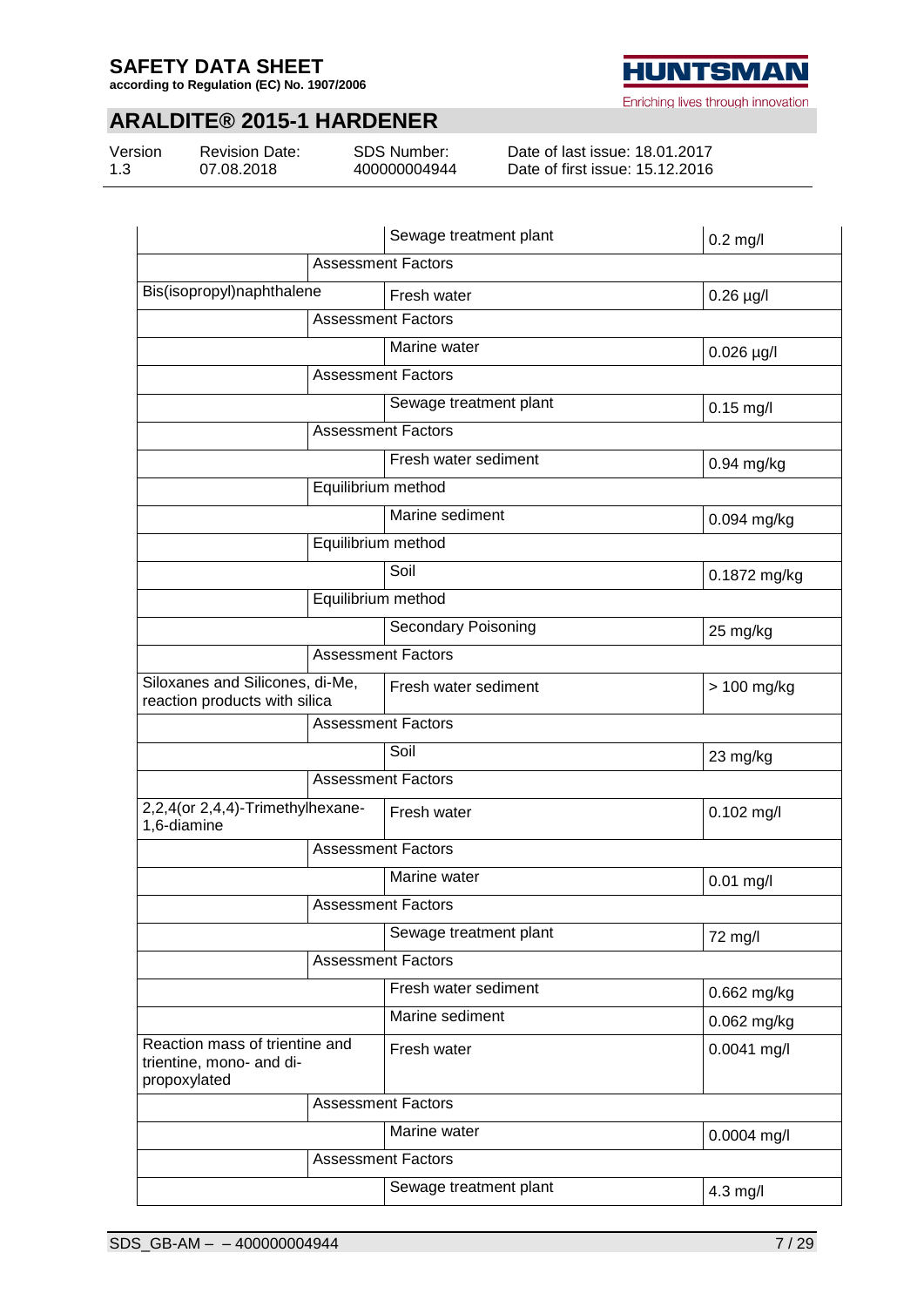**according to Regulation (EC) No. 1907/2006**



Enriching lives through innovation

## **ARALDITE® 2015-1 HARDENER**

| Version | Revi |
|---------|------|
| 1.3     | 07.0 |

sion Date: 07.08.2018

SDS Number: 400000004944

Date of last issue: 18.01.2017 Date of first issue: 15.12.2016

| <b>Assessment Factors</b>       |  |             |  |
|---------------------------------|--|-------------|--|
| Fresh water sediment            |  | 0.171 mg/kg |  |
| Equilibrium method              |  |             |  |
| Marine sediment<br>0.0171 mg/kg |  |             |  |
| Equilibrium method              |  |             |  |
| Soil<br>0.00317 mg/kg           |  |             |  |
| Equilibrium method              |  |             |  |

## **8.2 Exposure controls**

| Personal protective equipment  |                                                                                                                                                                                                                                                                                                         |
|--------------------------------|---------------------------------------------------------------------------------------------------------------------------------------------------------------------------------------------------------------------------------------------------------------------------------------------------------|
| Eye protection                 | Eye wash bottle with pure water<br>Tightly fitting safety goggles<br>Wear face-shield and protective suit for abnormal processing<br>problems.                                                                                                                                                          |
| Hand protection<br>Material    | butyl-rubber                                                                                                                                                                                                                                                                                            |
| Material<br>Break through time | Ethyl Vinyl Alcohol Laminate (EVAL)<br>>8h                                                                                                                                                                                                                                                              |
| Material<br>Break through time | Nitrile rubber<br>$: 10 - 480$ min                                                                                                                                                                                                                                                                      |
| Remarks                        | The suitability for a specific workplace should be discussed<br>with the producers of the protective gloves. Take note of the<br>information given by the producer concerning permeability<br>and break through times, and of special workplace conditions<br>(mechanical strain, duration of contact). |
| Skin and body protection       | Impervious clothing<br>Choose body protection according to the amount and<br>concentration of the dangerous substance at the work place.                                                                                                                                                                |
| Respiratory protection         | : Use respiratory protection unless adequate local exhaust<br>ventilation is provided or exposure assessment demonstrates<br>that exposures are within recommended exposure guidelines.<br>Recommended Filter type:<br>Combined particulates and organic vapour type                                    |
| Filter type                    | Filter type A-P                                                                                                                                                                                                                                                                                         |

## **SECTION 9: Physical and chemical properties**

## **9.1 Information on basic physical and chemical properties**

| Appearance | $:$ liquid |
|------------|------------|
| Colour     | $:$ beige  |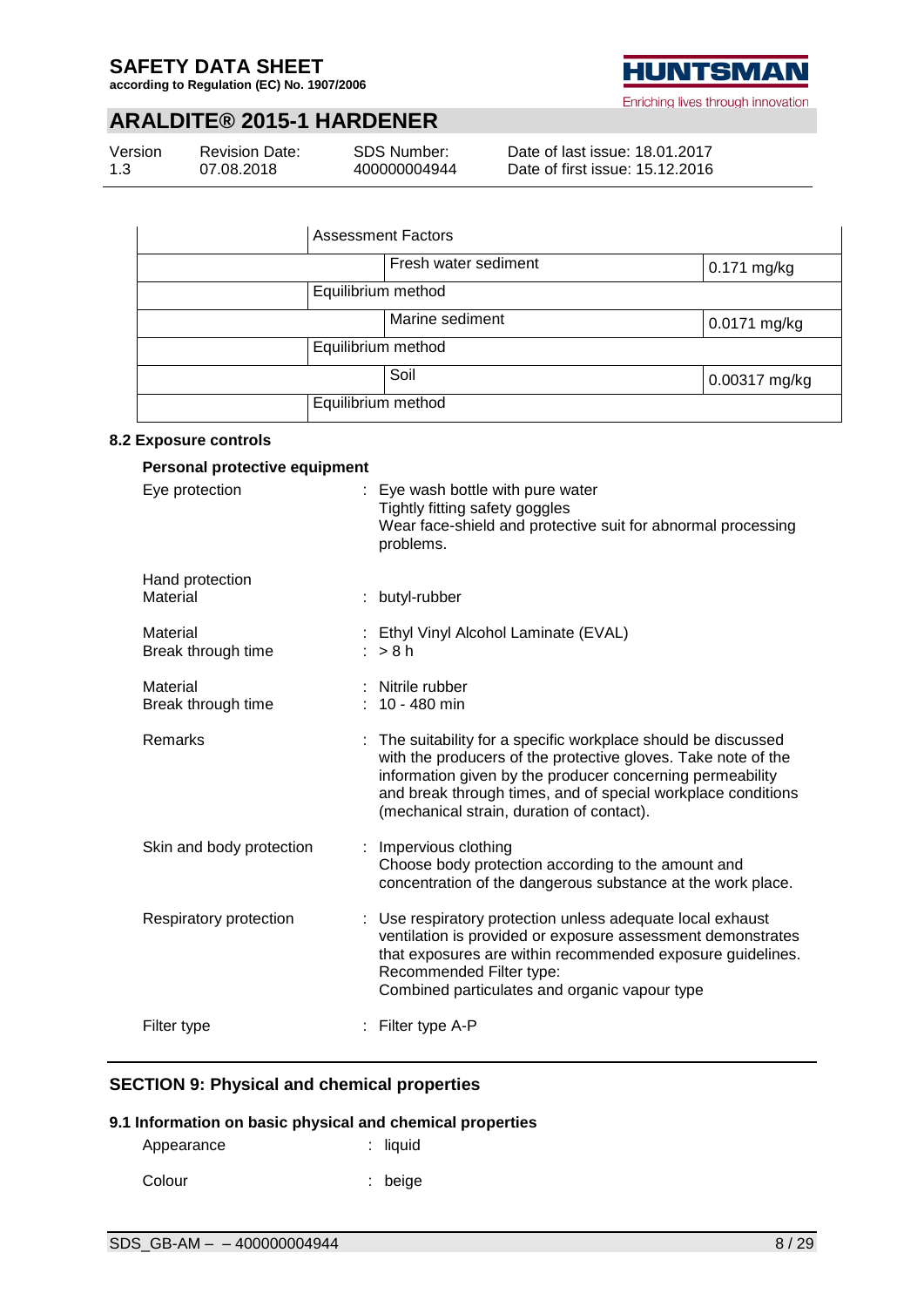**according to Regulation (EC) No. 1907/2006**



Enriching lives through innovation

# **ARALDITE® 2015-1 HARDENER**

| 1.3 | Version         | <b>Revision Date:</b><br>07.08.2018                 | SDS Number:<br>400000004944              | Date of last issue: 18.01.2017<br>Date of first issue: 15.12.2016 |
|-----|-----------------|-----------------------------------------------------|------------------------------------------|-------------------------------------------------------------------|
|     |                 |                                                     |                                          |                                                                   |
|     | Odour           |                                                     | : amine-like                             |                                                                   |
|     |                 | <b>Odour Threshold</b>                              |                                          | No data is available on the product itself.                       |
|     | pH              |                                                     | ca. 11 (20 °C)<br>Concentration: 500 g/l |                                                                   |
|     |                 | Melting point/freezing point                        | : No data available                      |                                                                   |
|     | Boiling point   |                                                     | $>$ 200 °C                               |                                                                   |
|     | Flash point     |                                                     | >100 °C                                  | Method: Pensky-Martens closed cup                                 |
|     |                 | Evaporation rate                                    |                                          | No data is available on the product itself.                       |
|     |                 | Flammability (solid, gas)                           |                                          | : No data is available on the product itself.                     |
|     | Burning rate    |                                                     |                                          | No data is available on the product itself.                       |
|     |                 | Upper explosion limit / Upper<br>flammability limit |                                          | : No data is available on the product itself.                     |
|     |                 | Lower explosion limit / Lower<br>flammability limit |                                          | : No data is available on the product itself.                     |
|     |                 | Vapour pressure                                     |                                          | No data is available on the product itself.                       |
|     |                 | Relative vapour density                             |                                          | No data is available on the product itself.                       |
|     |                 | Relative density                                    |                                          | No data is available on the product itself.                       |
|     | Density         |                                                     | 1.42 g/cm3 (23 $^{\circ}$ C)             |                                                                   |
|     | Solubility(ies) | Water solubility                                    | : insoluble                              |                                                                   |
|     |                 | Solubility in other solvents                        |                                          | : No data is available on the product itself.                     |
|     | octanol/water   | Partition coefficient: n-                           |                                          | No data is available on the product itself.                       |
|     |                 | Auto-ignition temperature                           |                                          | No data is available on the product itself.                       |
|     |                 | Decomposition temperature                           | >200 °C                                  |                                                                   |
|     | Viscosity       | Viscosity, dynamic                                  | : $50,000 - 100,000$ mPa.s (20 °C)       |                                                                   |
|     |                 | <b>Explosive properties</b>                         |                                          | No data is available on the product itself.                       |
|     |                 | Oxidizing properties                                |                                          | No data is available on the product itself.                       |

## **9.2 Other information**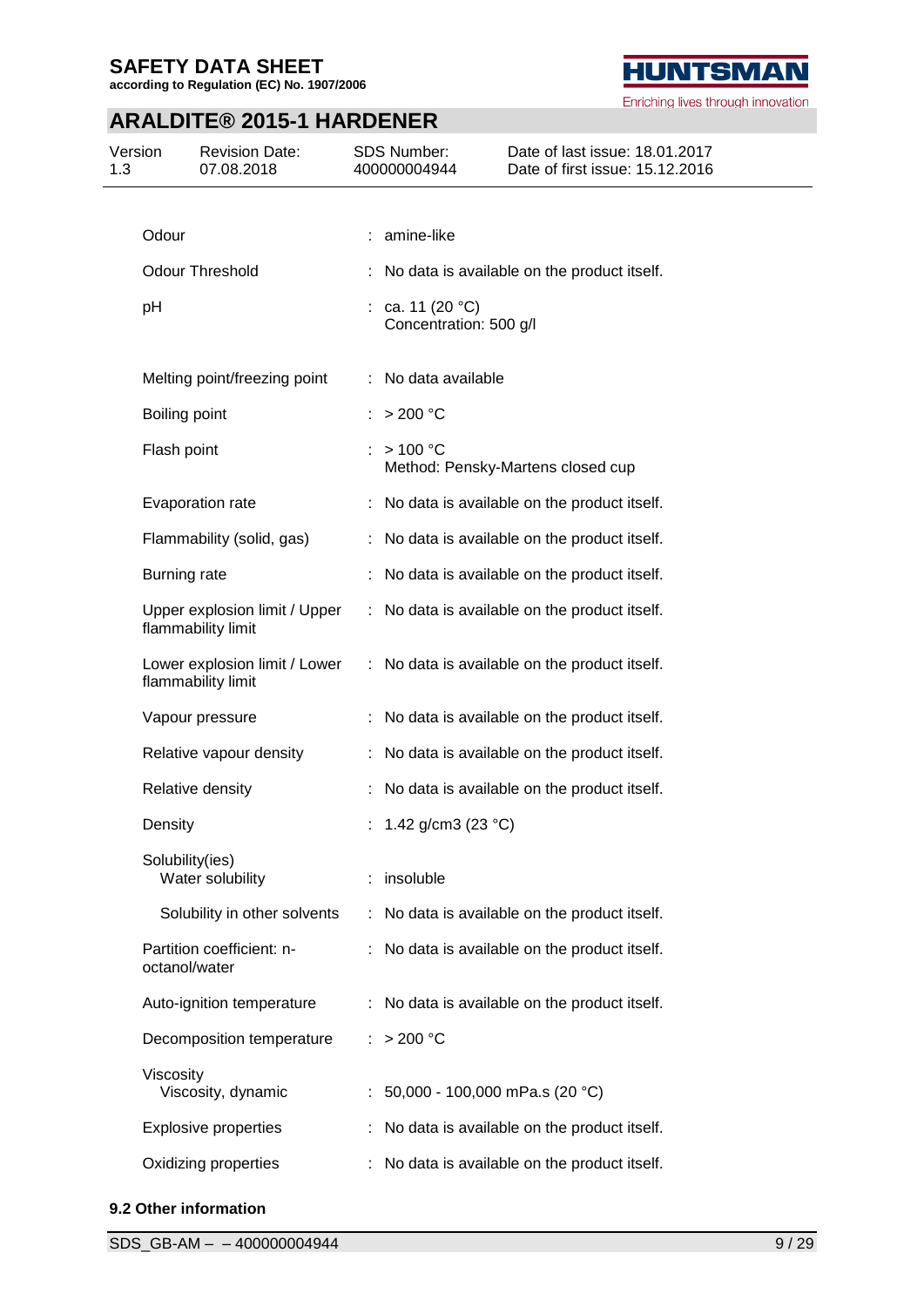**according to Regulation (EC) No. 1907/2006**

## **ARALDITE® 2015-1 HARDENER**

| Version | <b>Revision Date:</b> |
|---------|-----------------------|
| 1.3     | 07.08.2018            |

SDS Number: 400000004944 Date of last issue: 18.01.2017 Date of first issue: 15.12.2016

Molecular weight : No data available

## **SECTION 10: Stability and reactivity**

#### **10.1 Reactivity**

No decomposition if stored and applied as directed.

#### **10.2 Chemical stability**

No decomposition if stored and applied as directed.

#### **10.3 Possibility of hazardous reactions**

Hazardous reactions : No decomposition if stored and applied as directed.

#### **10.4 Conditions to avoid**

Conditions to avoid : No data available

## **10.5 Incompatible materials**

Materials to avoid : No data available

#### **10.6 Hazardous decomposition products**

Carbon oxides Nitrogen oxides (NOx) Sulphur oxides Burning produces noxious and toxic fumes.

## **SECTION 11: Toxicological information**

#### **11.1 Information on toxicological effects**

## **Acute toxicity**

| Acute oral toxicity - Product                              | : Acute toxicity estimate : $> 2,000$ mg/kg<br>Method: Calculation method                                                          |
|------------------------------------------------------------|------------------------------------------------------------------------------------------------------------------------------------|
| <b>Components:</b><br>Bis(isopropyl)naphthalene:           |                                                                                                                                    |
| Acute inhalation toxicity                                  | : LC50 (Rat, male and female): $>$ 5.64 mg/<br>Exposure time: 4 h<br>Test atmosphere: dust/mist<br>Method: OECD Test Guideline 403 |
| 3-Aminopropyltriethoxysilane:<br>Acute inhalation toxicity | : LC50 (Rat, male): $>$ 5 ppm<br>Exposure time: 6 h<br>Test atmosphere: vapour<br>Method: OECD Test Guideline 403                  |

## **Components:**

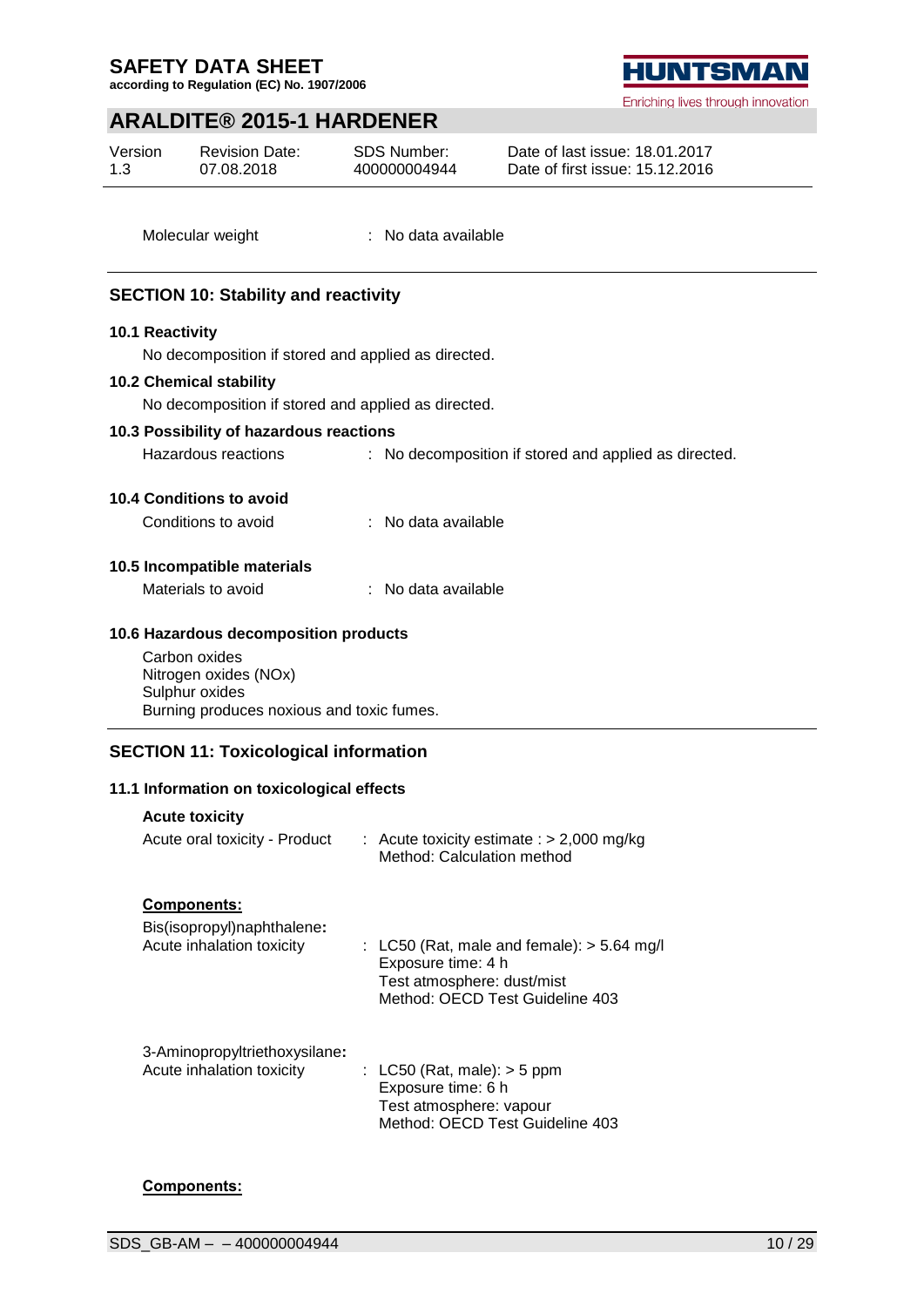**according to Regulation (EC) No. 1907/2006**

# **ARALDITE® 2015-1 HARDENER**

| Version<br>1.3 | <b>Revision Date:</b><br>07.08.2018                                                                                                                                              | <b>SDS Number:</b><br>400000004944            | Date of last issue: 18.01.2017<br>Date of first issue: 15.12.2016                                                                             |
|----------------|----------------------------------------------------------------------------------------------------------------------------------------------------------------------------------|-----------------------------------------------|-----------------------------------------------------------------------------------------------------------------------------------------------|
|                | piperazinyl)ethyl]amino]butyl-terminated:<br>Acute dermal toxicity                                                                                                               | : LD50 (Rabbit): $>$ 3 g/kg                   | 2-propenenitrile polymer with 1,3-butadiene, 1-cyano-1-methyl-4-oxo-4-[[2-(1-                                                                 |
|                | Bis(isopropyl)naphthalene:<br>Acute dermal toxicity                                                                                                                              | toxicity                                      | : LD50 (Rat, male and female): $> 4,500$ mg/kg<br>Method: OECD Test Guideline 402<br>Assessment: The substance or mixture has no acute dermal |
|                | Reaction mass of trientine and trientine, mono- and di-propoxylated:<br>Acute dermal toxicity                                                                                    | : LD50 (Rat): $>= 2,150$ mg/kg                | Method: OECD Test Guideline 402                                                                                                               |
|                | 2,4,6-Tris(dimethylaminomethyl)phenol:<br>Acute dermal toxicity                                                                                                                  | : LD50 (Rat, male): $> 971$ mg/kg<br>toxicity | Assessment: The substance or mixture has no acute dermal                                                                                      |
|                | 3-Aminopropyltriethoxysilane:<br>Acute dermal toxicity                                                                                                                           | Method: Acute dermal toxicity<br>toxicity     | : LD50 (Rabbit, male and female): 4,075 mg/kg<br>Assessment: The substance or mixture has no acute dermal                                     |
|                | Acute toxicity (other routes of : No data available<br>administration)                                                                                                           |                                               |                                                                                                                                               |
|                | <b>Skin corrosion/irritation</b>                                                                                                                                                 |                                               |                                                                                                                                               |
|                | <b>Components:</b><br>piperazinyl)ethyl]amino]butyl-terminated:<br>Species: Rabbit<br>Assessment: Moderate skin irritant<br>Result: Irritating to skin.                          |                                               | 2-propenenitrile polymer with 1,3-butadiene, 1-cyano-1-methyl-4-oxo-4-[[2-(1-                                                                 |
|                | Bis(isopropyl)naphthalene:<br>Species: Rabbit<br>Exposure time: 4 h<br>Assessment: No skin irritation<br>Method: OECD Test Guideline 404<br>Result: Normally reversible injuries |                                               |                                                                                                                                               |
|                | Reaction mass of trientine and trientine, mono- and di-propoxylated:<br>Species: Rabbit<br>Exposure time: 72 h<br>Method: OECD Test Guideline 404<br>Result: Irritating to skin. |                                               |                                                                                                                                               |

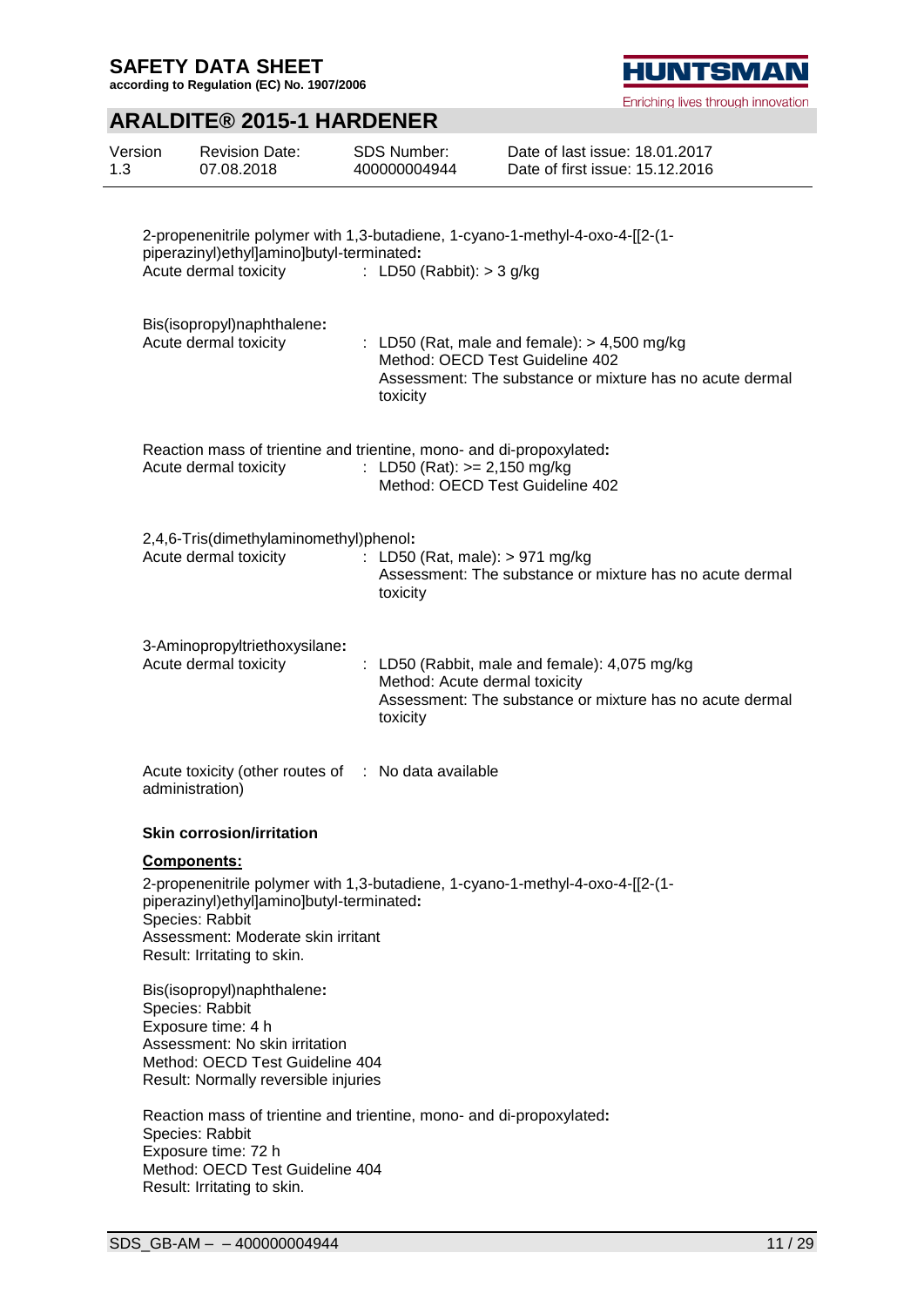**according to Regulation (EC) No. 1907/2006**

## **ARALDITE® 2015-1 HARDENER**

| Version | <b>Revision Date:</b> | SDS Number:  |
|---------|-----------------------|--------------|
| 1.3     | 07.08.2018            | 400000004944 |

**HUNTSMA** 

Enriching lives through innovation

Date of last issue: 18.01.2017 Date of first issue: 15.12.2016

2,2,4(or 2,4,4)-Trimethylhexane-1,6-diamine**:** Species: Rabbit Result: Corrosive after 3 minutes or less of exposure

2,4,6-Tris(dimethylaminomethyl)phenol**:** Species: Rabbit Method: OECD Test Guideline 404 Result: Corrosive after 1 to 4 hours of exposure

3-Aminopropyltriethoxysilane**:** Species: Rabbit Method: OECD Test Guideline 404 Result: Causes burns.

#### **Serious eye damage/eye irritation**

#### **Components:**

2-propenenitrile polymer with 1,3-butadiene, 1-cyano-1-methyl-4-oxo-4-[[2-(1 piperazinyl)ethyl]amino]butyl-terminated**:** Species: Rabbit Assessment: Mild eye irritant Result: slight irritation

Bis(isopropyl)naphthalene**:** Species: Rabbit Assessment: No eye irritation Method: OECD Test Guideline 405 Result: No eye irritation

Reaction mass of trientine and trientine, mono- and di-propoxylated**:** Species: Rabbit Result: Eye irritation

2,2,4(or 2,4,4)-Trimethylhexane-1,6-diamine**:** Species: Rabbit Method: OECD Test Guideline 405 Result: Corrosive

2,4,6-Tris(dimethylaminomethyl)phenol**:** Species: Rabbit Assessment: Corrosive Result: Corrosive

3-Aminopropyltriethoxysilane**:** Species: Rabbit Method: OECD Test Guideline 405 Result: Risk of serious damage to eyes.

#### **Respiratory or skin sensitisation**

## **Components:**

2-propenenitrile polymer with 1,3-butadiene, 1-cyano-1-methyl-4-oxo-4-[[2-(1 piperazinyl)ethyl]amino]butyl-terminated**:** Exposure routes: Skin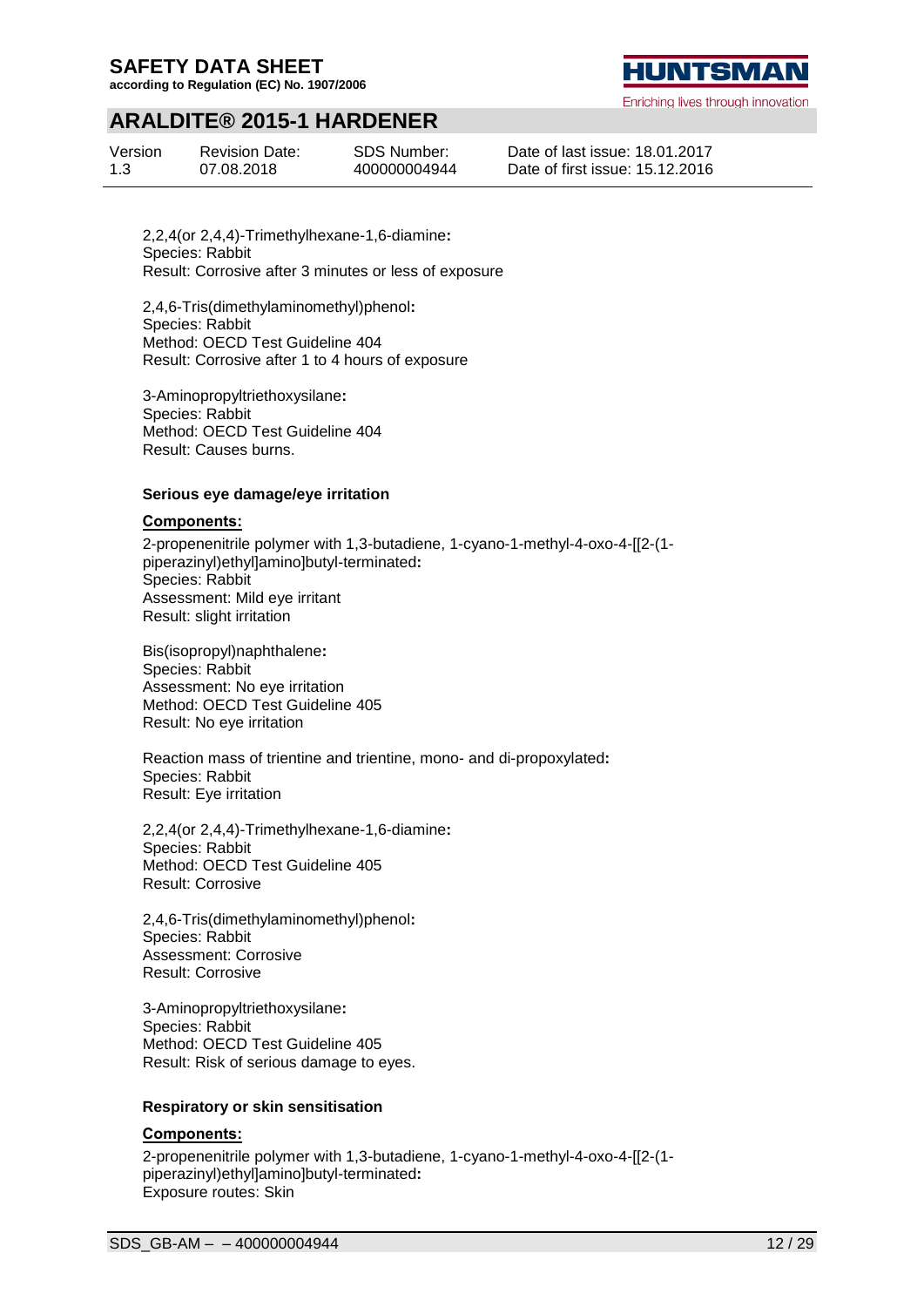**according to Regulation (EC) No. 1907/2006**



Enriching lives through innovation

## **ARALDITE® 2015-1 HARDENER**

| Version | <b>Revision Date:</b> | <b>SDS Number:</b> |
|---------|-----------------------|--------------------|
| 1.3     | 07.08.2018            | 400000004944       |

Date of last issue: 18.01.2017 Date of first issue: 15.12.2016

Species: Guinea pig Method: OECD Test Guideline 406 Result: May cause sensitisation by skin contact.

Bis(isopropyl)naphthalene**:** Test Type: Maximisation Test Exposure routes: Skin Species: Guinea pig Method: OECD Test Guideline 406 Result: Does not cause skin sensitisation.

Reaction mass of trientine and trientine, mono- and di-propoxylated**:** Exposure routes: Skin Species: CBA/Ca Method: OECD Test Guideline 429 Result: Probability or evidence of low to moderate skin sensitisation rate in humans GLP: yes

2,2,4(or 2,4,4)-Trimethylhexane-1,6-diamine**:** Exposure routes: Skin Species: Guinea pig Method: OECD Test Guideline 406 Result: The product is a skin sensitiser, sub-category 1A.

2,4,6-Tris(dimethylaminomethyl)phenol**:** Exposure routes: Skin Species: Guinea pig Method: OECD Test Guideline 406 Result: Does not cause skin sensitisation.

3-Aminopropyltriethoxysilane**:** Exposure routes: Skin Species: Guinea pig Method: OECD Test Guideline 406 Result: The product is a skin sensitiser, sub-category 1B.

## **Components:**

| Bis(isopropyl)naphthalene: |                                            |
|----------------------------|--------------------------------------------|
| Assessment:                | May be harmful if swallowed or if inhaled. |
|                            | Does not cause skin sensitisation.         |

#### **Germ cell mutagenicity**

#### **Components:**

Bis(isopropyl)naphthalene**:**

- Genotoxicity in vitro : Test Type: Chromosome aberration test in vitro Test system: Chinese hamster ovary cells Concentration: 9.5 - 60 µg/L Metabolic activation: with and without metabolic activation Method: OECD Test Guideline 473 Result: negative
	- : Test Type: Ames test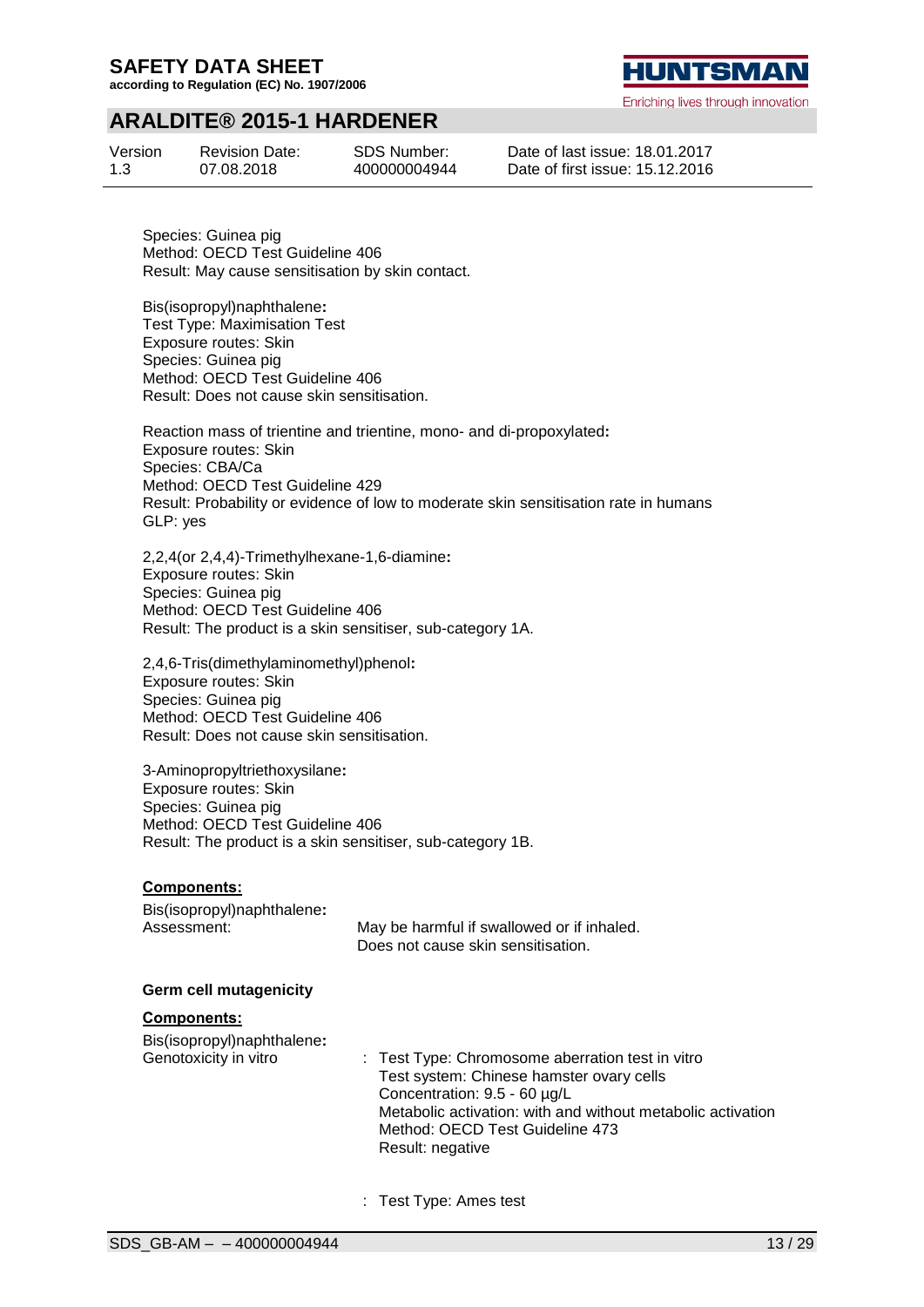**according to Regulation (EC) No. 1907/2006**



Enriching lives through innovation

# **ARALDITE® 2015-1 HARDENER**

| Version<br>1.3 | <b>Revision Date:</b><br>07.08.2018                                   | <b>SDS Number:</b><br>400000004944                                                                   | Date of last issue: 18.01.2017<br>Date of first issue: 15.12.2016                                                                                                                              |
|----------------|-----------------------------------------------------------------------|------------------------------------------------------------------------------------------------------|------------------------------------------------------------------------------------------------------------------------------------------------------------------------------------------------|
|                |                                                                       | Concentration: 92 mg/plate<br>Result: negative                                                       | Test system: Salmonella typhimurium<br>Metabolic activation: with and without metabolic activation<br>Method: OECD Test Guideline 471                                                          |
|                |                                                                       | Concentration: 40 - 60 mg/ml<br>Result: negative                                                     | : Test Type: In vitro mammalian cell gene mutation test<br>Test system: mouse lymphoma cells<br>Metabolic activation: with and without metabolic activation<br>Method: OECD Test Guideline 476 |
|                | Genotoxicity in vitro                                                 | Reaction mass of trientine and trientine, mono- and di-propoxylated:<br>Result: negative<br>GLP: yes | : Test Type: In vitro mammalian cell gene mutation test<br>Test system: Chinese hamster ovary cells<br>Method: OECD Test Guideline 476                                                         |
|                |                                                                       | : Test Type: Ames test<br>Result: positive<br>GLP: yes                                               | Test system: Salmonella typhimurium<br>Method: OECD Test Guideline 471                                                                                                                         |
|                |                                                                       | Result: negative<br>GLP: yes                                                                         | : Test Type: Chromosome aberration test in vitro<br>Test system: Chinese hamster ovary cells<br>Method: OECD Test Guideline 473                                                                |
|                | 2,2,4(or 2,4,4)-Trimethylhexane-1,6-diamine:<br>Genotoxicity in vitro | : Test Type: Ames test<br>Concentration: 5000 ug/plate<br>Result: negative                           | Test system: Salmonella typhimurium<br>Metabolic activation: with and without metabolic activation<br>Method: Directive 67/548/EEC, Annex, B.13/14                                             |
|                |                                                                       | Result: negative                                                                                     | : Test Type: Chromosome aberration test in vitro<br>Test system: Chinese hamster ovary cells<br>Metabolic activation: with and without metabolic activation<br>Method: OECD Test Guideline 473 |
|                |                                                                       |                                                                                                      | : Test Type: In vitro mammalian cell gene mutation test                                                                                                                                        |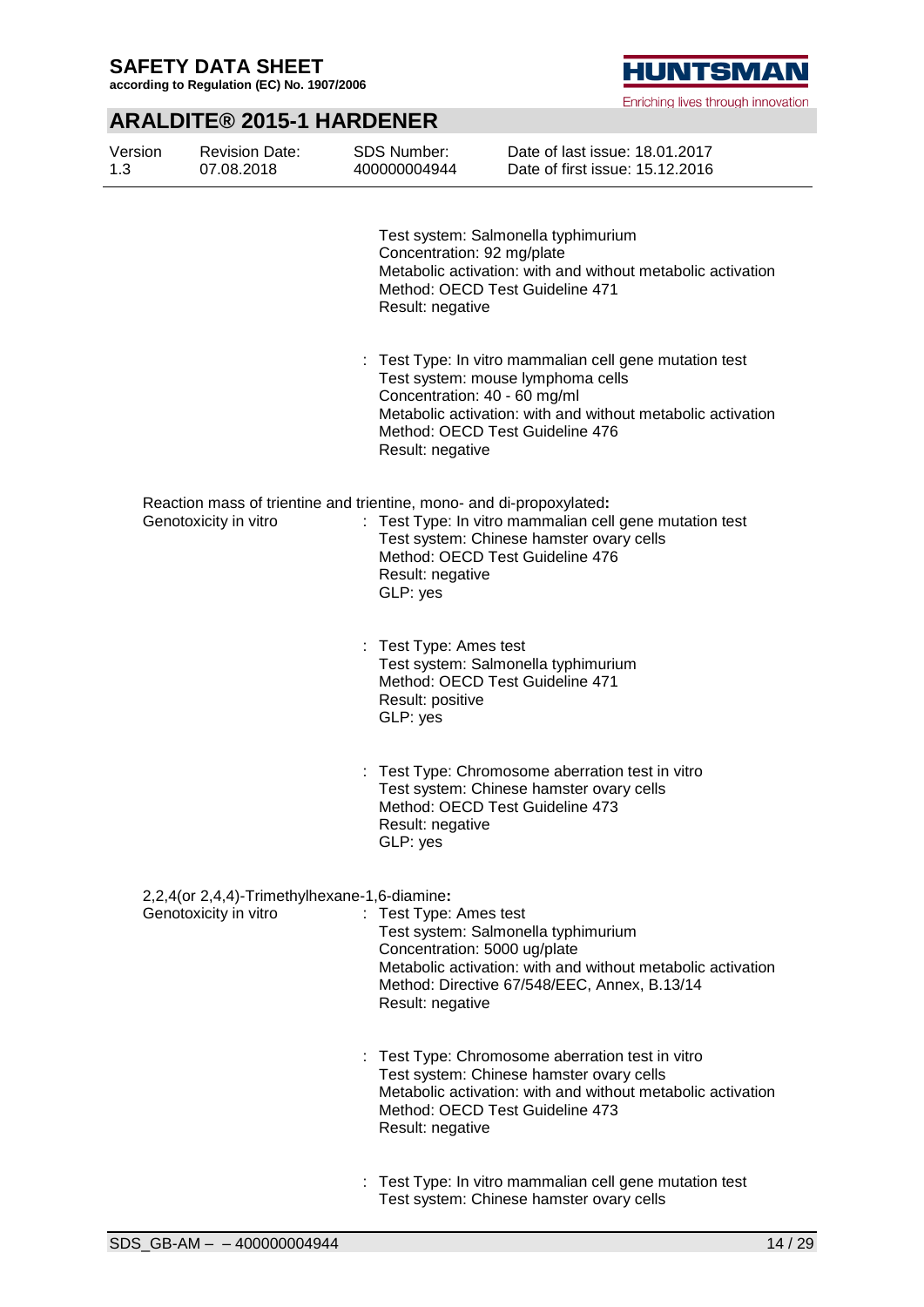**according to Regulation (EC) No. 1907/2006**

# **HUNTSMAN**

Enriching lives through innovation

# **ARALDITE® 2015-1 HARDENER**

| Version<br>1.3 | <b>Revision Date:</b><br>07.08.2018                                  | <b>SDS Number:</b><br>400000004944                                                                     | Date of last issue: 18.01.2017<br>Date of first issue: 15.12.2016                                                        |
|----------------|----------------------------------------------------------------------|--------------------------------------------------------------------------------------------------------|--------------------------------------------------------------------------------------------------------------------------|
|                |                                                                      | Concentration: 2 mg/ml<br>Result: negative                                                             | Metabolic activation: with and without metabolic activation<br>Method: OECD Test Guideline 476                           |
|                | 2,4,6-Tris(dimethylaminomethyl)phenol:<br>Genotoxicity in vitro      | Concentration: 5000 ug/plate<br>÷<br>Result: negative                                                  | Metabolic activation: with and without metabolic activation<br>Method: OECD Test Guideline 471                           |
|                |                                                                      | : Concentration: 2500 ug/plate<br>Result: negative                                                     | Metabolic activation: with and without metabolic activation<br>Method: OECD Test Guideline 473                           |
|                |                                                                      | Result: negative                                                                                       | Metabolic activation: with and without metabolic activation<br>Method: OECD Test Guideline 476                           |
|                | 3-Aminopropyltriethoxysilane:<br>Genotoxicity in vitro               | Result: negative                                                                                       | Metabolic activation: with and without metabolic activation<br>Method: OECD Test Guideline 473                           |
|                | Components:<br>Bis(isopropyl)naphthalene:<br>Genotoxicity in vivo    | : Test Type: Micronucleus test<br>Dose: 1.92 g/kg<br>Result: negative                                  | Test species: Mouse (male and female)<br>Application Route: Intraperitoneal injection<br>Method: OECD Test Guideline 474 |
|                | 2,2,4(or 2,4,4)-Trimethylhexane-1,6-diamine:<br>Genotoxicity in vivo | Cell type: Bone marrow<br><b>Application Route: Oral</b><br>Dose: 825 - 1000 mg/kg<br>Result: negative | Test species: Chinese hamster (male and female)<br>Method: OECD Test Guideline 474                                       |
|                |                                                                      | <b>Application Route: Oral</b><br>Dose: 850 - 1000 mg/kg                                               | Test Type: In vivo micronucleus test<br>Test species: Mouse (male and female)<br>Method: OECD Test Guideline 474         |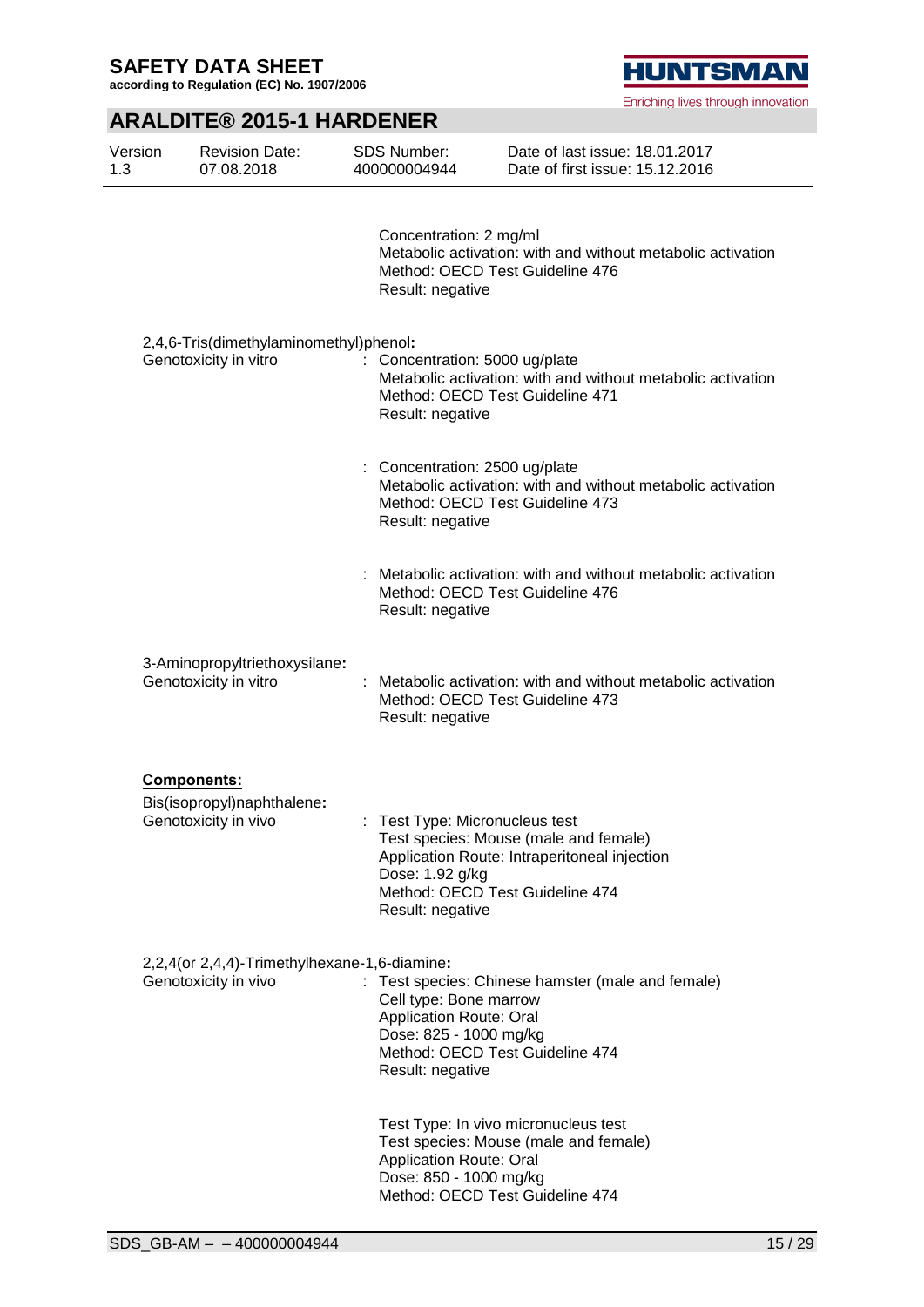**according to Regulation (EC) No. 1907/2006**

# **ARALDITE® 2015-1 HARDENER**

| Version<br>1.3 | <b>Revision Date:</b><br>07.08.2018                                                                           | <b>SDS Number:</b><br>400000004944                                                                                                                                                                                           | Date of last issue: 18.01.2017<br>Date of first issue: 15.12.2016                                                                                                       |
|----------------|---------------------------------------------------------------------------------------------------------------|------------------------------------------------------------------------------------------------------------------------------------------------------------------------------------------------------------------------------|-------------------------------------------------------------------------------------------------------------------------------------------------------------------------|
|                |                                                                                                               | Result: negative                                                                                                                                                                                                             |                                                                                                                                                                         |
|                | 3-Aminopropyltriethoxysilane:<br>Genotoxicity in vivo                                                         | Method: OECD Test Guideline 474<br>Result: negative                                                                                                                                                                          | : Application Route: Intraperitoneal injection                                                                                                                          |
|                | Components:<br>Bis(isopropyl)naphthalene:<br>Germ cell mutagenicity-<br>Assessment                            | mutagenic effects.                                                                                                                                                                                                           | : Tests on bacterial or mammalian cell cultures did not show                                                                                                            |
|                | Reaction mass of trientine and trientine, mono- and di-propoxylated:<br>Germ cell mutagenicity-<br>Assessment | mutagenic effects.                                                                                                                                                                                                           | : Tests on bacterial or mammalian cell cultures did not show                                                                                                            |
|                | Germ cell mutagenicity-<br>Assessment                                                                         | : No data available                                                                                                                                                                                                          |                                                                                                                                                                         |
|                | Carcinogenicity<br>No data available                                                                          |                                                                                                                                                                                                                              |                                                                                                                                                                         |
|                | Carcinogenicity -<br>Assessment                                                                               | : No data available                                                                                                                                                                                                          |                                                                                                                                                                         |
|                | <b>Reproductive toxicity</b>                                                                                  |                                                                                                                                                                                                                              |                                                                                                                                                                         |
|                | <b>Components:</b>                                                                                            |                                                                                                                                                                                                                              |                                                                                                                                                                         |
|                | Reaction mass of trientine and trientine, mono- and di-propoxylated:<br>Effects on fertility                  | : Test Type: Fertility<br>Species: Rat, male and female<br>Strain: wistar<br>Application Route: Ingestion<br>Measured 750 mg/kg body weight<br>Measured 750 mg/kg body weight<br>Method: OECD Test Guideline 422<br>GLP: yes | Dose: 100, 300 and 750 milligram per kilogram<br>General Toxicity - Parent: No observed adverse effect level:<br>General Toxicity F1: No observed adverse effect level: |
|                | 2,2,4(or 2,4,4)-Trimethylhexane-1,6-diamine:                                                                  | Species: Rat, male and female<br>Application Route: Oral<br>Dose: 10, 60, 120 mg/kg bw/day<br>Method: OECD Test Guideline 416<br>development were detected.                                                                  | Result: No effects on fertility and early embryonic                                                                                                                     |

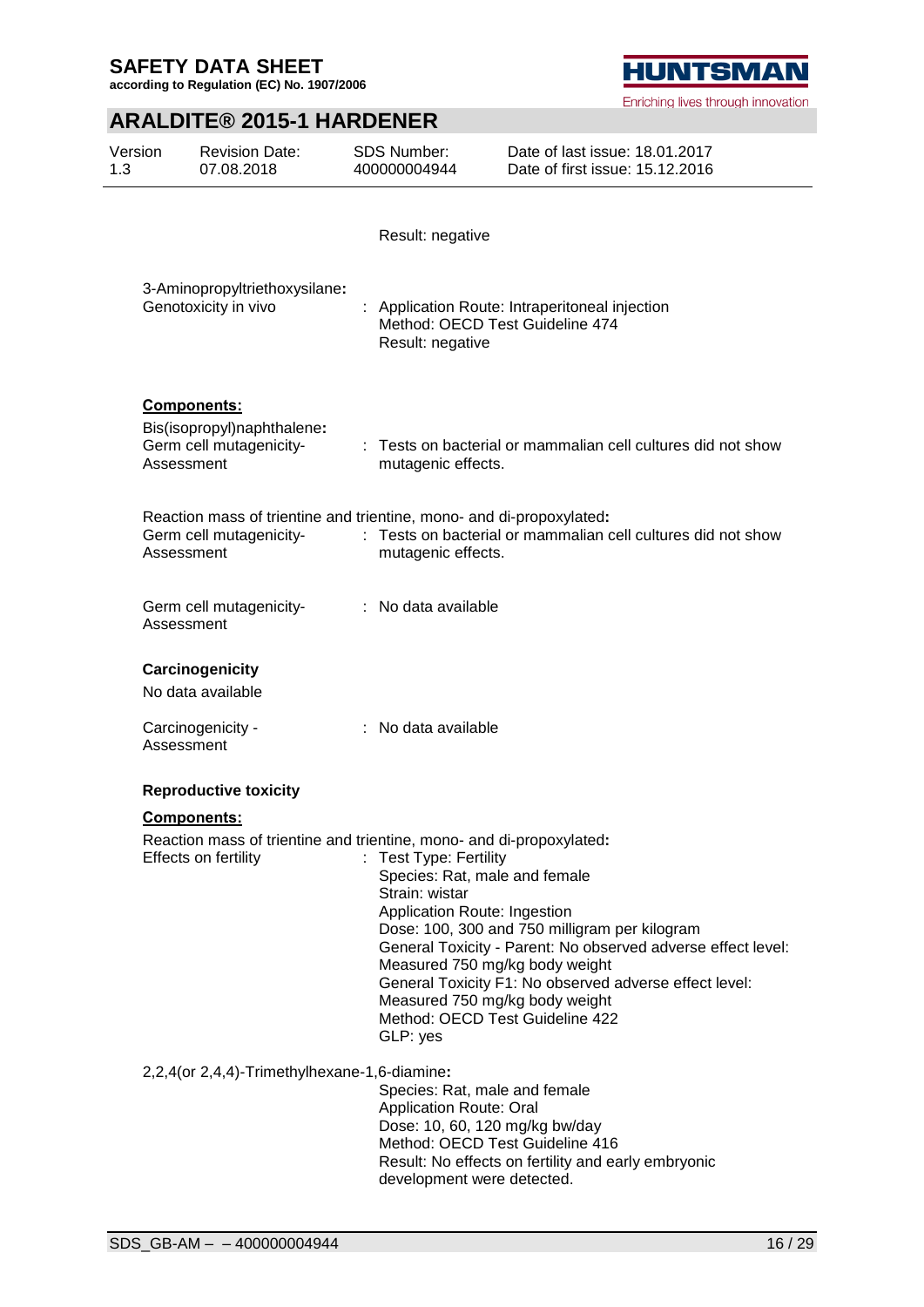**according to Regulation (EC) No. 1907/2006**

## **ARALDITE® 2015-1 HARDENER**

| Version<br>1.3 | <b>Revision Date:</b><br>07.08.2018                                                                                                                               | SDS Number:<br>400000004944                                                                  | Date of last issue: 18.01.2017<br>Date of first issue: 15.12.2016                                                                                                                                                                                                                                                                                                                                                     |
|----------------|-------------------------------------------------------------------------------------------------------------------------------------------------------------------|----------------------------------------------------------------------------------------------|-----------------------------------------------------------------------------------------------------------------------------------------------------------------------------------------------------------------------------------------------------------------------------------------------------------------------------------------------------------------------------------------------------------------------|
|                | 2,4,6-Tris(dimethylaminomethyl)phenol:                                                                                                                            | <b>Application Route: Oral</b>                                                               | Species: Rat, male and female<br>Method: OECD Test Guideline 422<br>Remarks: No significant adverse effects were reported                                                                                                                                                                                                                                                                                             |
|                | <b>Components:</b><br>Bis(isopropyl)naphthalene:<br>Effects on foetal<br>development                                                                              | : Species: Rat, female<br><b>Application Route: Oral</b><br>body weight<br>mg/kg body weight | Dose: 100, 250, 625 mg/kg<br>Duration of Single Treatment: 20 d<br>Frequency of Treatment: 7 days/week<br>General Toxicity Maternal: Lowest observed adverse effect<br>level: 250 mg/kg body weight<br>Teratogenicity: No observed adverse effect level: 625 mg/kg<br>Embryo-foetal toxicity: No observed adverse effect level: 625<br>Method: Directive 67/548/EEC, Annex V, B.31.<br>Result: No teratogenic effects |
|                | Reaction mass of trientine and trientine, mono- and di-propoxylated:                                                                                              | Strain: wistar<br>GLP: yes                                                                   | Species: Rat, male and female<br>Application Route: Ingestion<br>Dose: 100, 300 and 750 milligram per kilogram<br>General Toxicity Maternal: No observed adverse effect level:<br>Measured 300 mg/kg body weight<br>Developmental Toxicity: No observed adverse effect level:<br>Measured 750 mg/kg body weight<br>Method: OECD Test Guideline 422                                                                    |
|                | 2,2,4(or 2,4,4)-Trimethylhexane-1,6-diamine:                                                                                                                      | Species: Rabbit, female<br><b>Application Route: Oral</b><br>50,000 ppm                      | General Toxicity Maternal: No observed adverse effect level:<br>Result: No teratogenic effects                                                                                                                                                                                                                                                                                                                        |
|                | <b>Components:</b><br>Bis(isopropyl)naphthalene:<br>Reproductive toxicity -<br>Assessment<br>Reaction mass of trientine and trientine, mono- and di-propoxylated: |                                                                                              | : No evidence of adverse effects on sexual function and fertility,<br>or on development, based on animal experiments.                                                                                                                                                                                                                                                                                                 |
|                | Reproductive toxicity -<br>Assessment<br><b>STOT - single exposure</b>                                                                                            |                                                                                              | : No evidence of adverse effects on sexual function and fertility,<br>or on development, based on animal experiments.                                                                                                                                                                                                                                                                                                 |

No data available

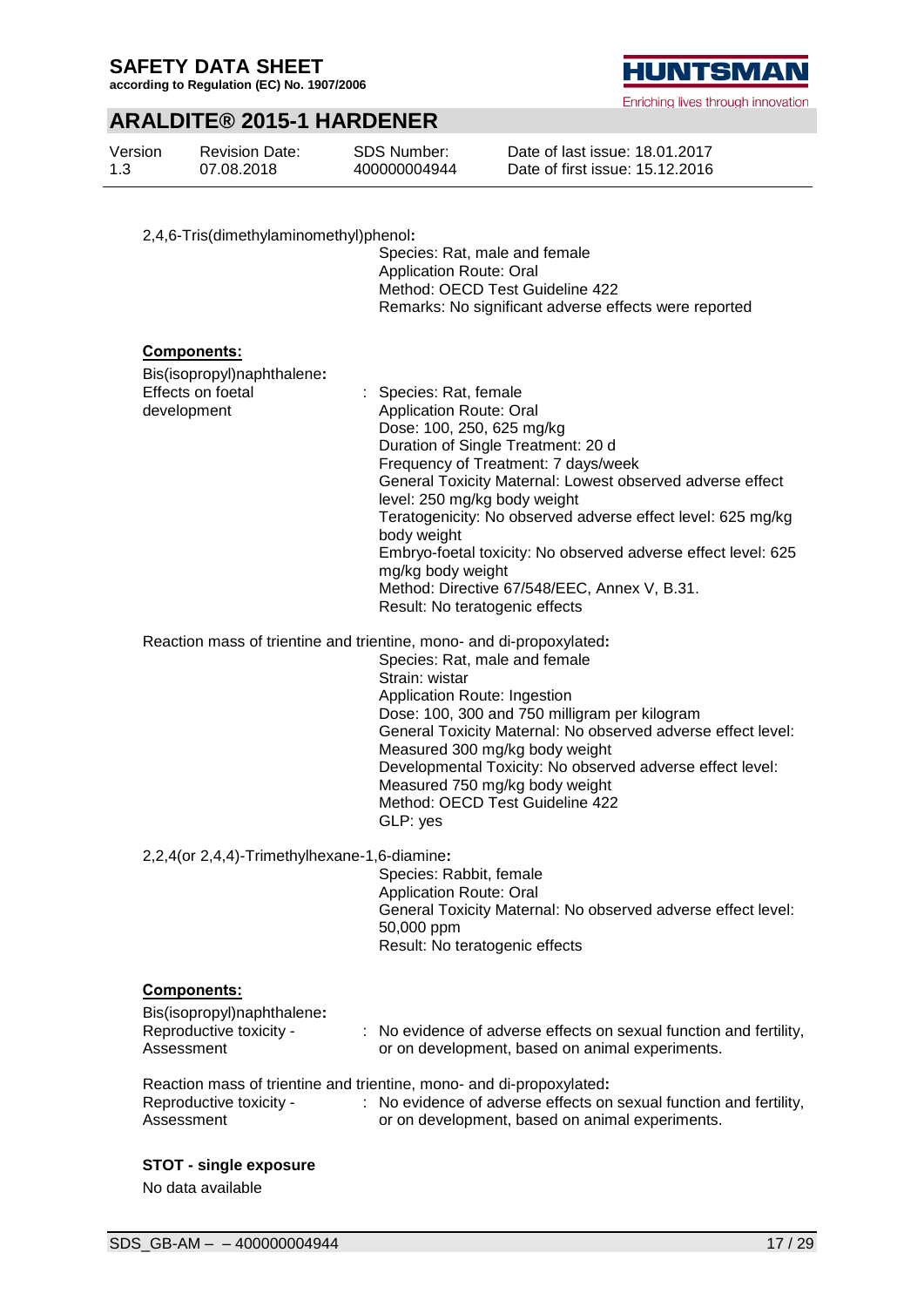**according to Regulation (EC) No. 1907/2006**

# HUNTSMA

Enriching lives through innovation

## **ARALDITE® 2015-1 HARDENER**

| Version | <b>Revision Date:</b> | SDS Number:  |
|---------|-----------------------|--------------|
| 1.3     | 07.08.2018            | 400000004944 |

Date of last issue: 18.01.2017 Date of first issue: 15.12.2016

#### **STOT - repeated exposure**

#### **Components:**

Reaction mass of trientine and trientine, mono- and di-propoxylated**:** Exposure routes: Ingestion Target Organs: Kidney Assessment: No significant health effects observed at a concentration of 300mg/kg bw/day

#### **Repeated dose toxicity**

#### **Components:**

Bis(isopropyl)naphthalene**:** Species: Rat, male and female NOAEL: 170 mg/kg Application Route: oral (feed) Exposure time: 4,320 hNumber of exposures: 7 d Dose: 170, 340, and 670 mg/kg Method: Subchronic toxicity Remarks: No significant adverse effects were reported

Reaction mass of trientine and trientine, mono- and di-propoxylated**:** Species: Rat, male and female NOAEL: 300 Application Route: Ingestion Exposure time: 43 - 44 DaysMethod: OECD Test Guideline 422

2,2,4(or 2,4,4)-Trimethylhexane-1,6-diamine**:** Species: Rat, male and female NOAEL: 10 Application Route: Ingestion Exposure time: 13 WeeksNumber of exposures: Daily Dose: 10, 60, 180mg/kg bw Target Organs: Liver

Species: Rat, male and female LOAEL: 60 Application Route: Ingestion Exposure time: 13 WeeksNumber of exposures: Daily Dose: 10, 60, 180mg/kg bw Target Organs: Liver

2,4,6-Tris(dimethylaminomethyl)phenol**:** Species: Rat, male and female NOEL: 15 mg/kg Application Route: Ingestion Exposure time: 1,032 hNumber of exposures: 7 d Method: Subacute toxicity

3-Aminopropyltriethoxysilane**:** Species: Rat, male and female NOAEL: 200 mg/kg Application Route: Ingestion Exposure time: 2,160 hMethod: Subchronic toxicity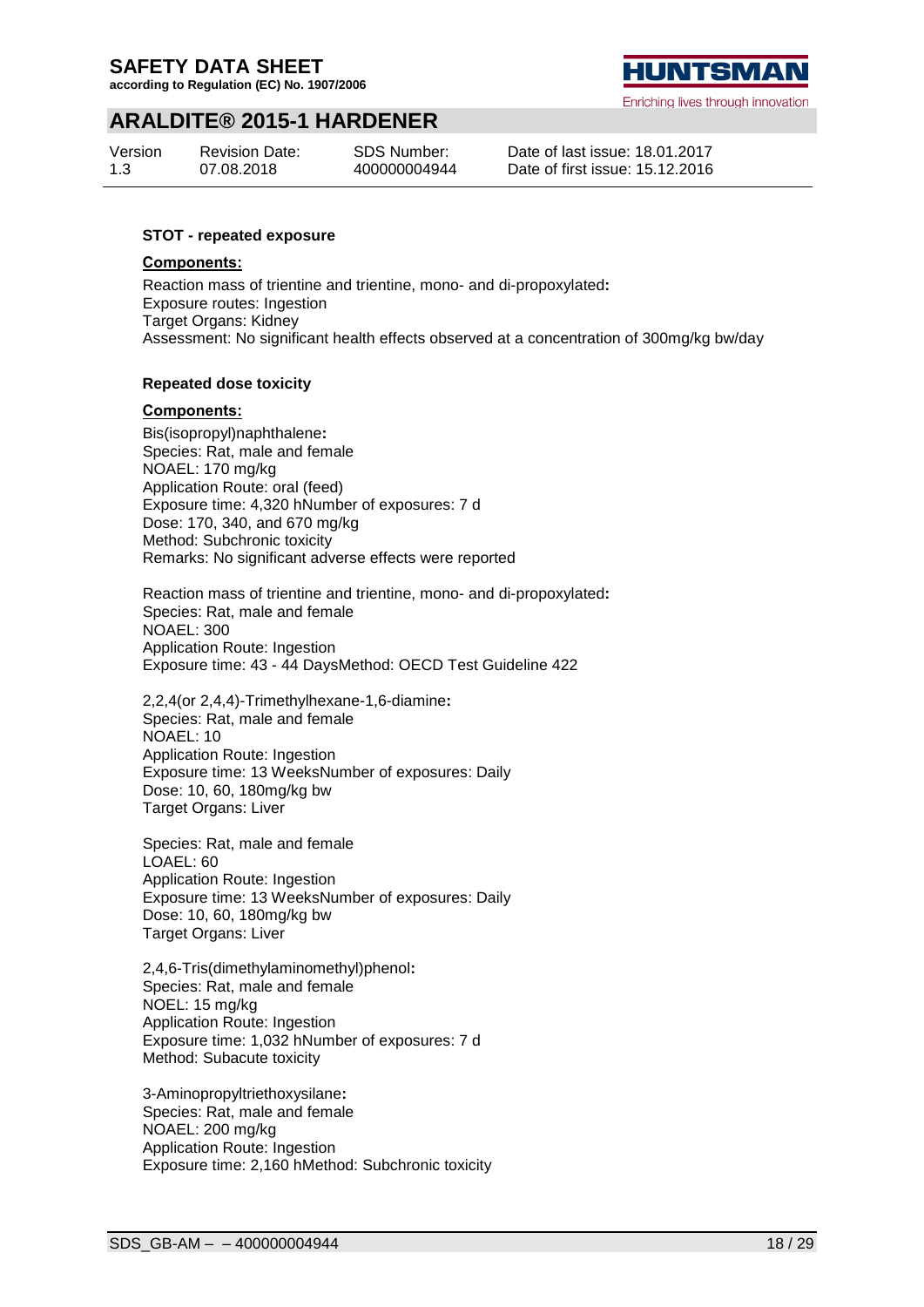**according to Regulation (EC) No. 1907/2006**



Enriching lives through innovation

## **ARALDITE® 2015-1 HARDENER**

| Version | <b>Revision Date:</b> | SDS Number:  | Date of last issue: 18.01.2017  |
|---------|-----------------------|--------------|---------------------------------|
| 1.3     | 07.08.2018            | 400000004944 | Date of first issue: 15.12.2016 |

## **Components:**

Bis(isopropyl)naphthalene**:** Repeated dose toxicity - Assessment

: May be harmful if swallowed or if inhaled. No adverse effect has been observed in chronic toxicity tests.

#### **Aspiration toxicity**

#### **Components:**

Bis(isopropyl)naphthalene**:** May be fatal if swallowed and enters airways.

#### **Experience with human exposure**

| General Information:                                             | No data available |
|------------------------------------------------------------------|-------------------|
| Inhalation:                                                      | No data available |
| Skin contact:                                                    | No data available |
| Eye contact:                                                     | No data available |
| Ingestion:                                                       | No data available |
| <b>Toxicology, Metabolism, Distribution</b><br>No data available |                   |

**Neurological effects** No data available

## **Further information**

Ingestion: No data available

## **SECTION 12: Ecological information**

#### **12.1 Toxicity**

## **Components:**

2-propenenitrile polymer with 1,3-butadiene, 1-cyano-1-methyl-4-oxo-4-[[2-(1 piperazinyl)ethyl]amino]butyl-terminated**:** Toxicity to daphnia and other : EC50 (Daphnia magna (Water flea)): 1,000 mg/l aquatic invertebrates Exposure time: 48 h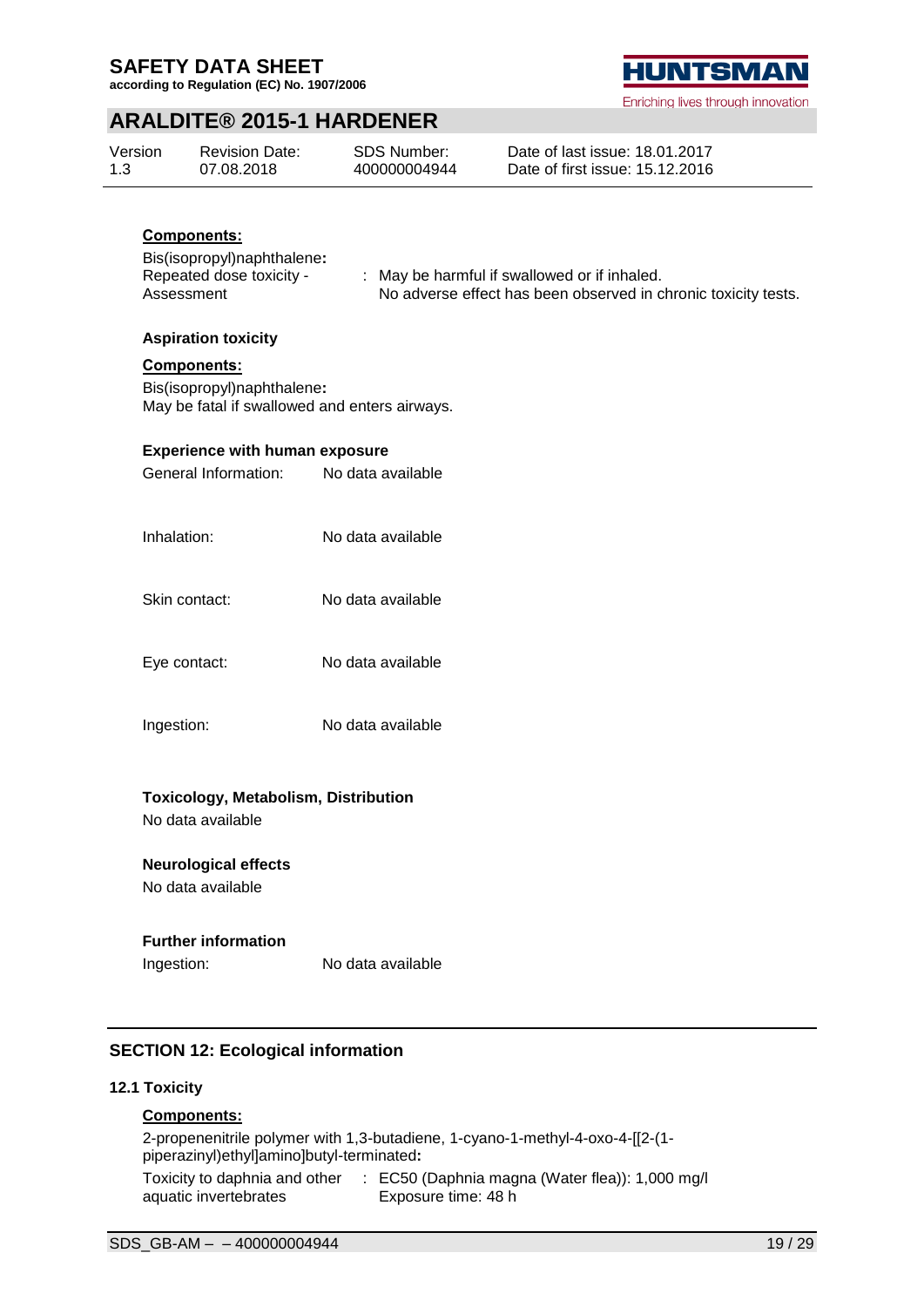**according to Regulation (EC) No. 1907/2006**

## **ARALDITE® 2015-1 HARDENER**

| Version<br>1.3 | <b>Revision Date:</b><br>07.08.2018                                          | <b>SDS Number:</b><br>400000004944                                                                      | Date of last issue: 18.01.2017<br>Date of first issue: 15.12.2016                                                                                                                                  |
|----------------|------------------------------------------------------------------------------|---------------------------------------------------------------------------------------------------------|----------------------------------------------------------------------------------------------------------------------------------------------------------------------------------------------------|
|                |                                                                              |                                                                                                         |                                                                                                                                                                                                    |
|                |                                                                              |                                                                                                         | Method: OECD Test Guideline 202                                                                                                                                                                    |
|                | Toxicity to algae                                                            | Exposure time: 72 h                                                                                     | $\therefore$ EC50 (No information available.): > 1,000 mg/l<br>Method: OECD Test Guideline 201                                                                                                     |
|                | Bis(isopropyl)naphthalene:                                                   |                                                                                                         |                                                                                                                                                                                                    |
|                | Toxicity to fish                                                             | : LC50 : $> 0.5$ mg/l<br>Exposure time: 96 h<br>Test Type: semi-static test                             | Method: Directive 67/548/EEC, Annex V, C.1.<br>Remarks: No toxicity at the limit of solubility                                                                                                     |
|                | Toxicity to daphnia and other<br>aquatic invertebrates                       | Exposure time: 48 h<br>Test Type: static test<br>Exposure time: 48 h                                    | $\therefore$ EC50 (Daphnia magna (Water flea)): $> 0.16$ mg/l<br>Method: OECD Test Guideline 202<br>Remarks: No toxicity at the limit of solubility<br>EL50 (Daphnia magna (Water flea)): 1.7 mg/l |
|                |                                                                              | Test Type: semi-static test                                                                             | Method: OECD Test Guideline 202                                                                                                                                                                    |
|                | Toxicity to algae                                                            | ÷<br>mg/l<br>Exposure time: 72 h<br>Test Type: static test<br>Method: DIN 38412<br>GLP: no              | NOECr (Desmodesmus subspicatus (green algae)): ca. 0.15<br>Remarks: Aquatic toxicity is unlikely due to low solubility.                                                                            |
|                | M-Factor (Acute aquatic<br>toxicity)                                         | $\mathbf{1}$                                                                                            |                                                                                                                                                                                                    |
|                | Toxicity to daphnia and other<br>aquatic invertebrates<br>(Chronic toxicity) | : NOEC: 0.013 mg/l<br>Exposure time: 21 d<br>Test Type: semi-static test<br>Test substance: Fresh water | Species: Daphnia magna (Water flea)<br>Method: OECD Test Guideline 202                                                                                                                             |
|                | M-Factor (Chronic aquatic<br>toxicity)                                       | $\therefore$ 1                                                                                          |                                                                                                                                                                                                    |
|                | <b>Ecotoxicology Assessment</b><br>Acute aquatic toxicity                    |                                                                                                         | : No toxicity at the limit of solubility                                                                                                                                                           |
|                | Reaction mass of trientine and trientine, mono- and di-propoxylated:         |                                                                                                         |                                                                                                                                                                                                    |
|                | Toxicity to fish                                                             | mg/l<br>Exposure time: 96 h<br>Test Type: semi-static test<br>Analytical monitoring: yes                | : LC50 (Oncorhynchus mykiss (rainbow trout)): Measured > 4.1<br>Method: OECD Test Guideline 203                                                                                                    |

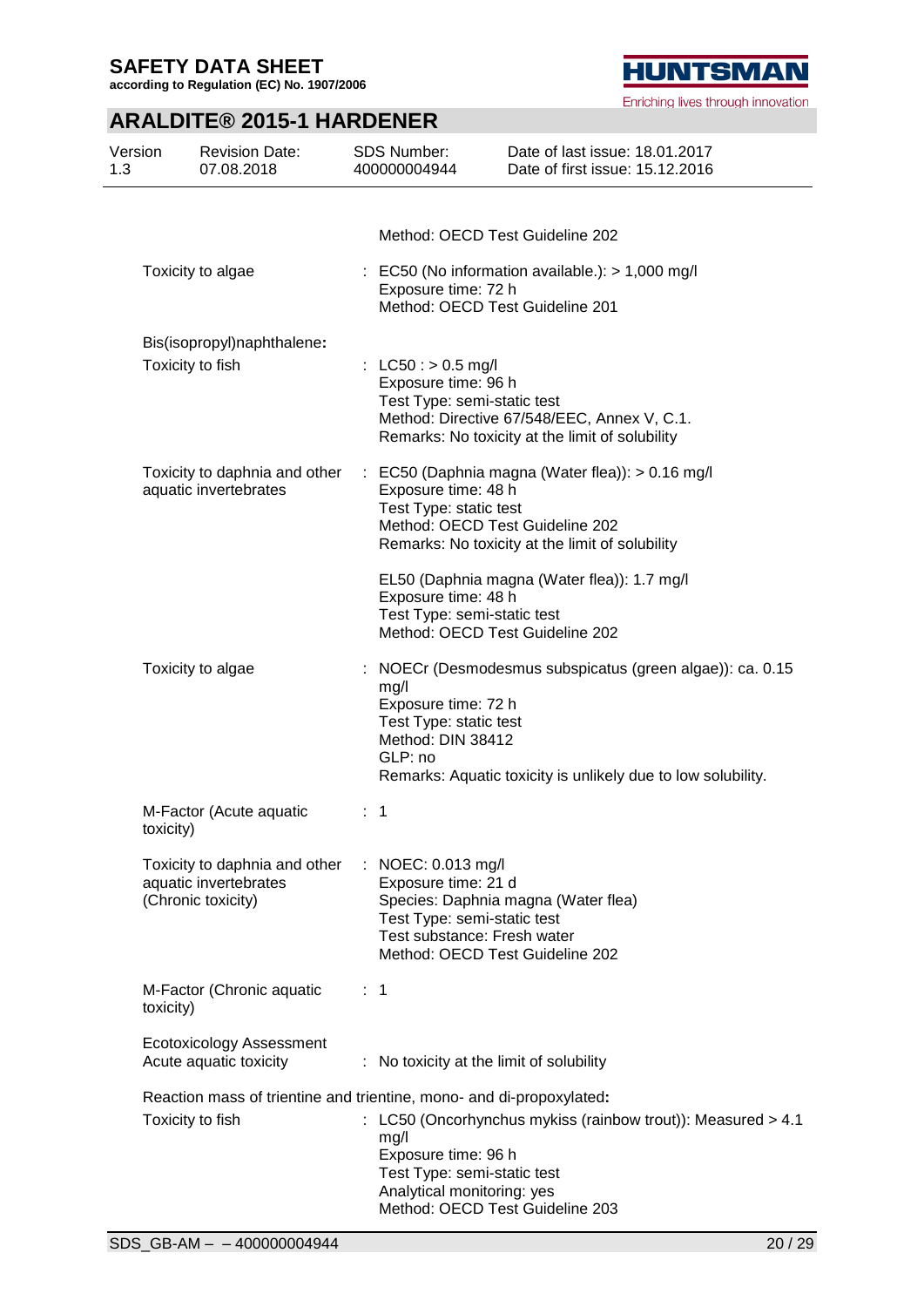**according to Regulation (EC) No. 1907/2006**

# **ARALDITE® 2015-1 HARDENER**

| Version<br>1.3 | <b>Revision Date:</b><br>07.08.2018                    |   | SDS Number:<br>400000004944                                                                                       | Date of last issue: 18.01.2017<br>Date of first issue: 15.12.2016                                 |
|----------------|--------------------------------------------------------|---|-------------------------------------------------------------------------------------------------------------------|---------------------------------------------------------------------------------------------------|
|                |                                                        |   | GLP: yes                                                                                                          |                                                                                                   |
|                | Toxicity to daphnia and other<br>aquatic invertebrates |   | Exposure time: 48 h<br>Test Type: static test<br>Analytical monitoring: yes<br>GLP: yes                           | : EC50 (Daphnia magna (Water flea)): Measured 48 mg/l<br>Method: OECD Test Guideline 202          |
|                | Toxicity to algae                                      |   | mg/l<br>Exposure time: 72 h<br>Test Type: static test<br>Analytical monitoring: yes<br>GLP: yes                   | : EC50 (Pseudokirchneriella subcapitata (algae)): Measured 4.1<br>Method: OECD Test Guideline 201 |
|                |                                                        |   | $0.11$ mg/l<br>Exposure time: 72 h<br>Test Type: static test<br>Analytical monitoring: yes<br>GLP: yes            | ErC10 (Pseudokirchneriella subcapitata (algae)): Measured<br>Method: OECD Test Guideline 201      |
|                | Toxicity to microorganisms                             |   | : EC10 (activated sludge): 38 mg/l<br>Exposure time: 3 h<br>Test Type: static test<br>Test substance: Fresh water | Method: OECD Test Guideline 209                                                                   |
|                | 2,2,4(or 2,4,4)-Trimethylhexane-1,6-diamine:           |   |                                                                                                                   |                                                                                                   |
|                | Toxicity to fish                                       |   | Exposure time: 48 h<br>Method: DIN 38412                                                                          | : LC50 (Leuciscus idus (Golden orfe)): 174 mg/l                                                   |
|                | Toxicity to daphnia and other<br>aquatic invertebrates | ÷ | Exposure time: 24 h<br>Method: DIN 38412                                                                          | EC50 (Daphnia magna (Water flea)): 31.5 mg/l                                                      |
|                | Toxicity to algae                                      |   | Exposure time: 72 h                                                                                               | ErC50 (Pseudokirchneriella subcapitata (algae)): 43.5 mg/l<br>Method: OECD Test Guideline 201     |
|                |                                                        |   | Exposure time: 72 h                                                                                               | EC50 (Pseudokirchneriella subcapitata (algae)): 37.1 mg/l<br>Method: OECD Test Guideline 201      |
|                |                                                        |   | Exposure time: 72 h                                                                                               | NOEC (Pseudokirchneriella subcapitata (algae)): 16 mg/l<br>Method: OECD Test Guideline 201        |
|                | Toxicity to microorganisms                             |   | Exposure time: 17 h                                                                                               | IC50 (Pseudomonas putida): 89 mg/l                                                                |

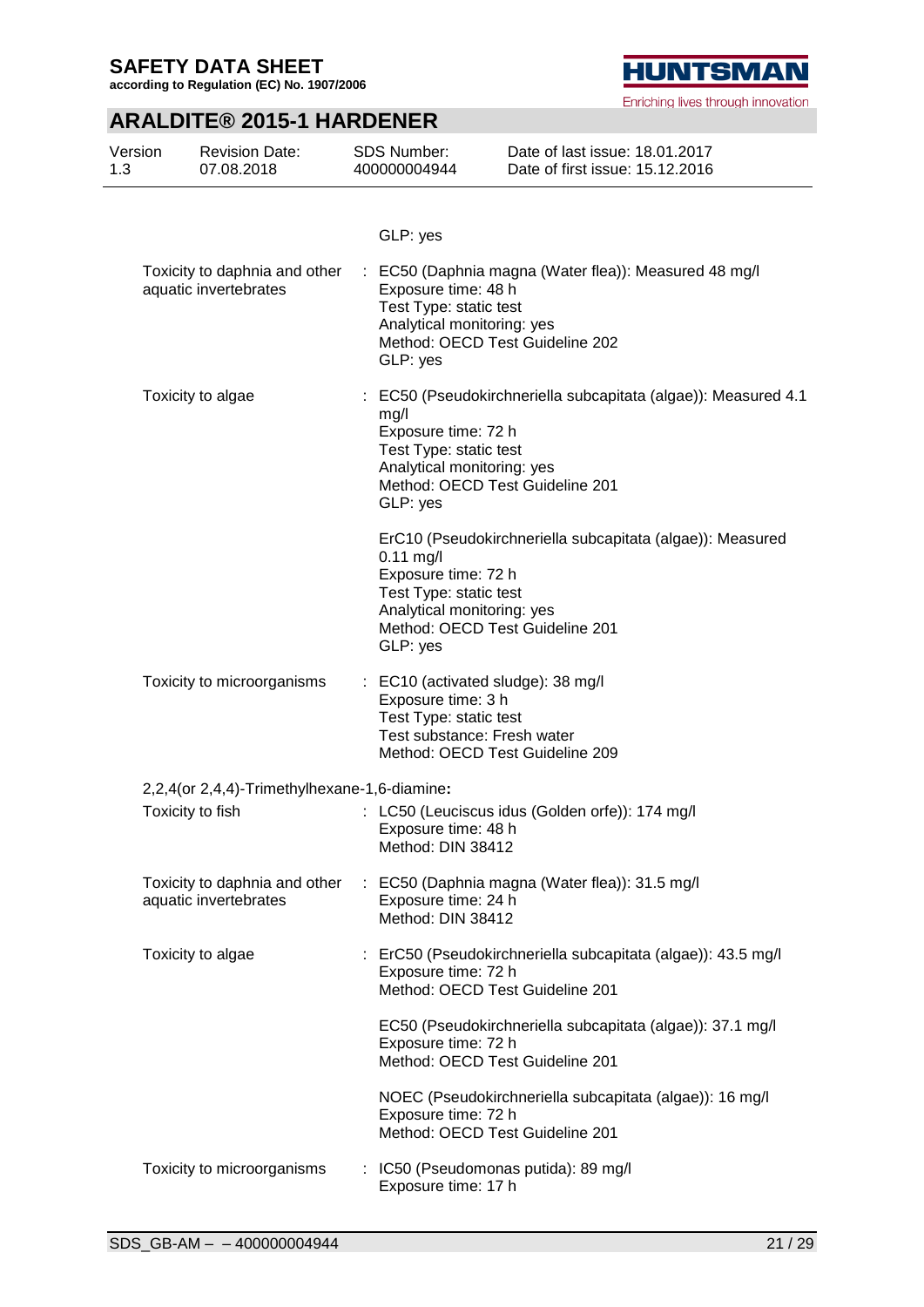**according to Regulation (EC) No. 1907/2006**

# **HUNTSMAN**

Enriching lives through innovation

# **ARALDITE® 2015-1 HARDENER**

| Version<br>1.3 | <b>Revision Date:</b><br>07.08.2018                                          | <b>SDS Number:</b><br>400000004944                                                                 | Date of last issue: 18.01.2017<br>Date of first issue: 15.12.2016                                                            |
|----------------|------------------------------------------------------------------------------|----------------------------------------------------------------------------------------------------|------------------------------------------------------------------------------------------------------------------------------|
|                | Toxicity to fish (Chronic<br>toxicity)                                       | : NOEC: 10.9 mg/l<br>Exposure time: 30 d                                                           | Species: Brachydanio rerio (zebrafish)<br>Method: OECD Test Guideline 210                                                    |
|                |                                                                              | Exposure time: 30 d                                                                                | Lowest Observed Effect Concentration: 10.9 mg/l<br>Species: Brachydanio rerio (zebrafish)<br>Method: OECD Test Guideline 210 |
|                | Toxicity to daphnia and other<br>aquatic invertebrates<br>(Chronic toxicity) | : NOEC: 1.02 mg/l<br>Exposure time: 21 d                                                           | Species: Daphnia magna (Water flea)<br>Method: OECD Test Guideline 211                                                       |
|                |                                                                              | Exposure time: 21 d                                                                                | Lowest Observed Effect Concentration: 1.02 mg/l<br>Species: Daphnia magna (Water flea)<br>Method: OECD Test Guideline 211    |
|                | Toxicity to soil dwelling<br>organisms                                       | : NOEC: $>= 1,000$ mg/kg<br>Exposure time: 56 d                                                    | Species: Eisenia fetida (earthworms)<br>Method: OECD Test Guideline 222                                                      |
|                |                                                                              | $EC50:>= 1,000$ mg/kg<br>Exposure time: 56 d                                                       | Species: Eisenia fetida (earthworms)<br>Method: OECD Test Guideline 222                                                      |
|                | 2,4,6-Tris(dimethylaminomethyl)phenol:                                       |                                                                                                    |                                                                                                                              |
|                | Toxicity to fish                                                             | Exposure time: 96 h<br>Test Type: static test<br>Test substance: Fresh water                       | : LC50 (Cyprinus carpio (Carp)): 175 mg/l                                                                                    |
|                | Toxicity to daphnia and other<br>aquatic invertebrates                       | : LC50 : 718 mg/l<br>Exposure time: 96 h<br>Test Type: static test<br>Test substance: Marine water |                                                                                                                              |
|                | Toxicity to algae                                                            | Exposure time: 72 h<br>Test Type: static test<br>Test substance: Fresh water                       | : ErC50 (Desmodesmus subspicatus (green algae)): 84 mg/l<br>Method: OECD Test Guideline 201                                  |
|                |                                                                              | Exposure time: 72 h<br>Test Type: static test<br>Test substance: Fresh water                       | NOEC (Desmodesmus subspicatus (green algae)): 6.25 mg/l<br>Method: OECD Test Guideline 201                                   |
|                | <b>Ecotoxicology Assessment</b><br>Chronic aquatic toxicity                  |                                                                                                    | This product has no known ecotoxicological effects.                                                                          |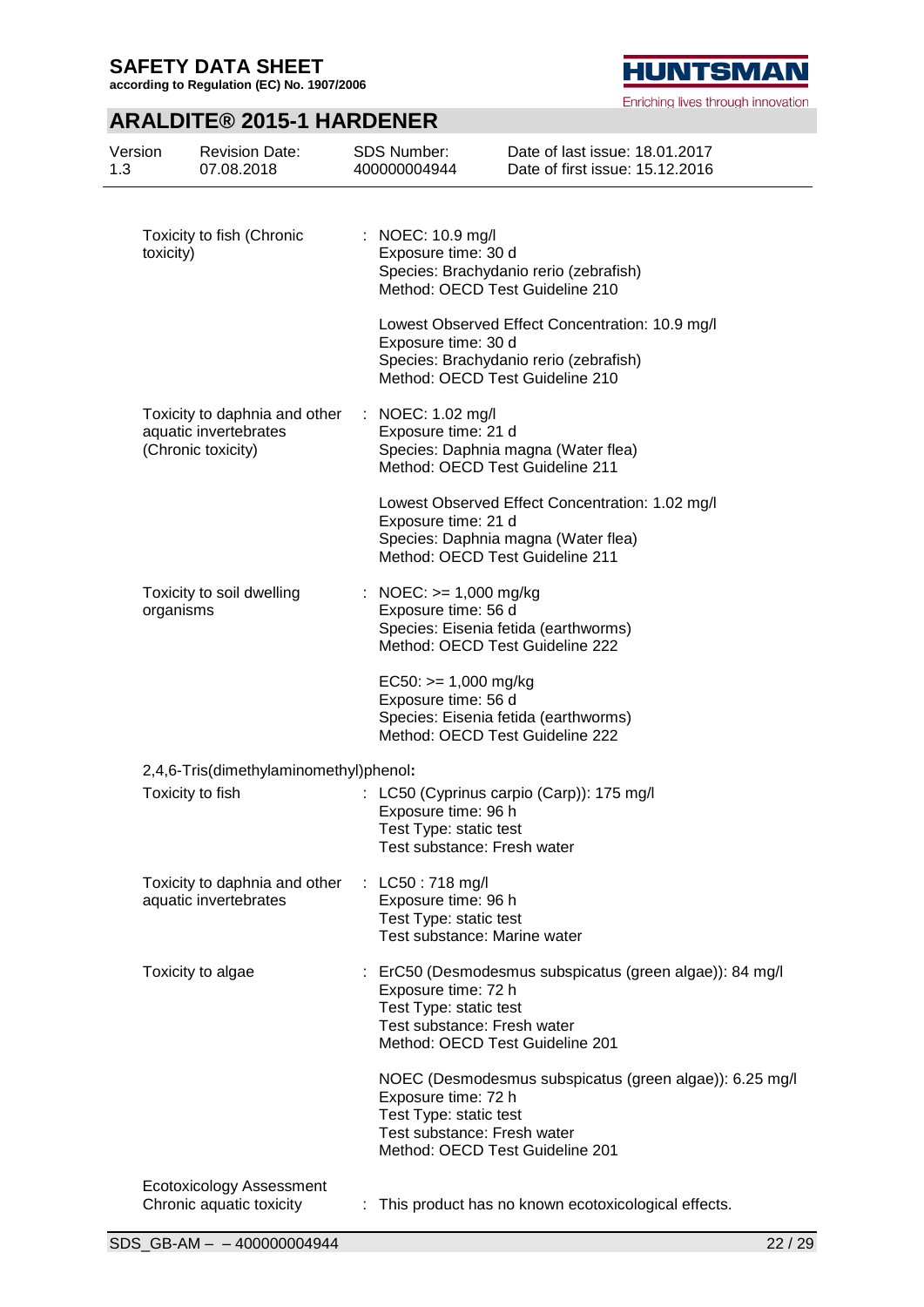**according to Regulation (EC) No. 1907/2006**

# **HUNTSMAN**

Enriching lives through innovation

# **ARALDITE® 2015-1 HARDENER**

| Version<br>1.3                | <b>Revision Date:</b><br>07.08.2018 | SDS Number:<br>400000004944 | Date of last issue: 18.01.2017<br>Date of first issue: 15.12.2016 |  |
|-------------------------------|-------------------------------------|-----------------------------|-------------------------------------------------------------------|--|
|                               |                                     |                             |                                                                   |  |
| 3-Aminopropyltriethoxysilane: |                                     |                             |                                                                   |  |

| Toxicity to fish                                       | : LC50 (Brachydanio rerio (zebrafish)): $> 934$ mg/l<br>Exposure time: 96 h<br>Test Type: semi-static test<br>Test substance: Fresh water<br>Method: OECD Test Guideline 203                                |
|--------------------------------------------------------|-------------------------------------------------------------------------------------------------------------------------------------------------------------------------------------------------------------|
| Toxicity to daphnia and other<br>aquatic invertebrates | : EC50 (Daphnia magna (Water flea)): 331 mg/l<br>Exposure time: 48 h<br>Test Type: static test<br>Test substance: Fresh water<br>Method: OECD Test Guideline 202                                            |
| Toxicity to algae                                      | $\therefore$ EC50 (Desmodesmus subspicatus (green algae)): $> 1,000$<br>mq/l<br>Exposure time: 72 h<br>Test Type: static test<br>Test substance: Fresh water<br>Method: Directive 67/548/EEC, Annex V, C.3. |
| Toxicity to microorganisms                             | : EC50 (Pseudomonas putida): 43 mg/l<br>Exposure time: 5.75 h<br>Test Type: static test<br>Test substance: Fresh water                                                                                      |

## **12.2 Persistence and degradability**

## **Components:**

| 2-propenenitrile polymer with 1,3-butadiene, 1-cyano-1-methyl-4-oxo-4-[[2-(1-<br>piperazinyl)ethyl]amino]butyl-terminated: |                                                                                                                                                                                      |  |  |  |
|----------------------------------------------------------------------------------------------------------------------------|--------------------------------------------------------------------------------------------------------------------------------------------------------------------------------------|--|--|--|
| Biodegradability                                                                                                           | : Result: Not readily biodegradable.                                                                                                                                                 |  |  |  |
| Bis(isopropyl)naphthalene:                                                                                                 |                                                                                                                                                                                      |  |  |  |
| Biodegradability                                                                                                           | : Inoculum: activated sludge<br>Concentration: 0.2 mg/l<br>Result: Not readily biodegradable.<br>Biodegradation: 30 - 35 %<br>Exposure time: 56 d<br>Method: OECD Test Guideline 310 |  |  |  |
| Reaction mass of trientine and trientine, mono- and di-propoxylated:                                                       |                                                                                                                                                                                      |  |  |  |
| Biodegradability                                                                                                           | : Inoculum: Domestic sewage<br>Concentration: 100 mg/l<br>Result: Not readily biodegradable.<br>Biodegradation: 4 %<br>Exposure time: 28 d<br>Method: OECD Test Guideline 301F       |  |  |  |
| Stability in water                                                                                                         | Degradation half life (DT50): $> 1$ yr (25 °C)<br>pH: 4<br>Method: OECD Test Guideline 111                                                                                           |  |  |  |
| Degradation half life (DT50): $> 1$ yr (25 °C)                                                                             |                                                                                                                                                                                      |  |  |  |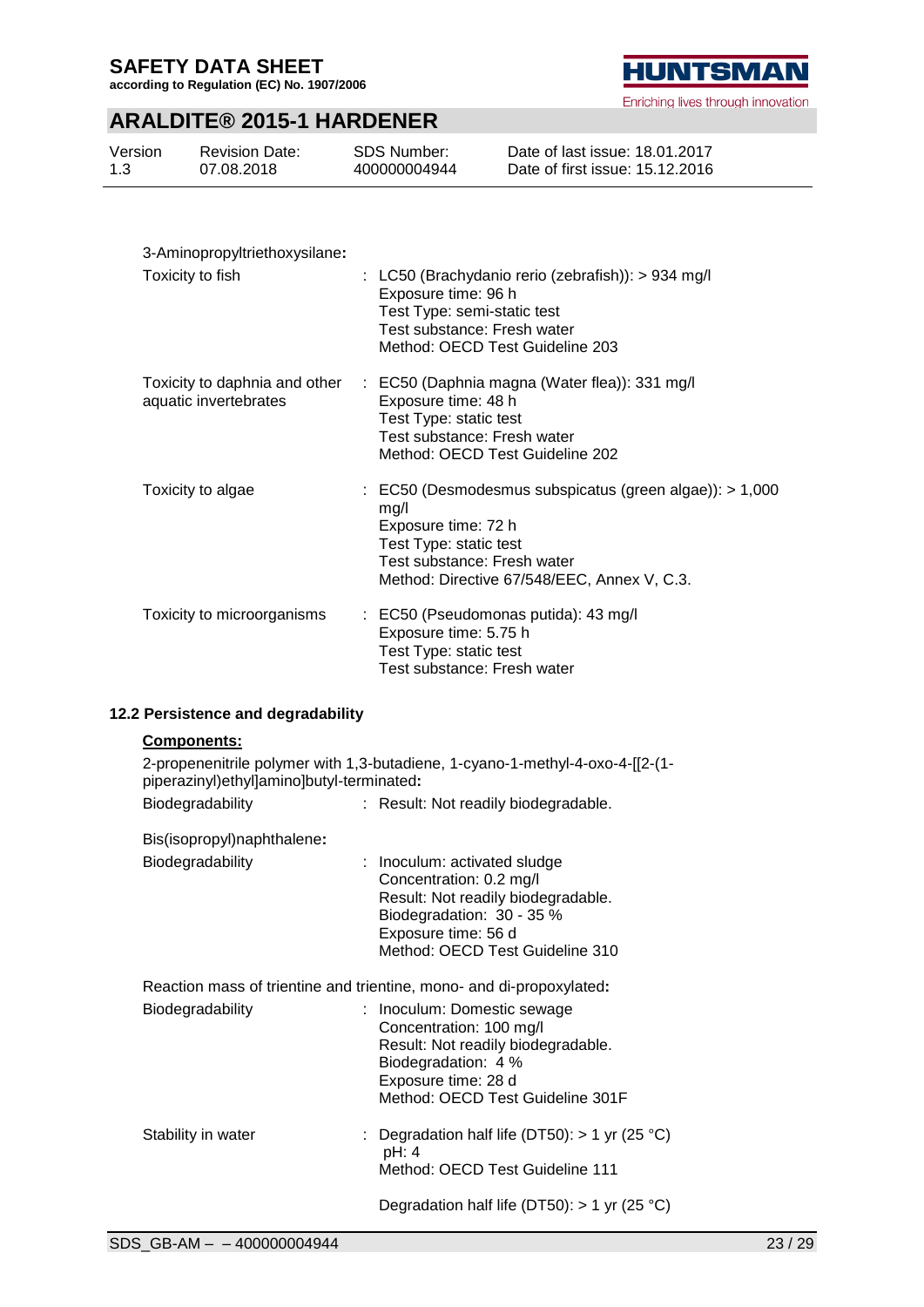**according to Regulation (EC) No. 1907/2006**

# **HUNTSMAN**

Enriching lives through innovation

# **ARALDITE® 2015-1 HARDENER**

| Version<br>1.3 | <b>Revision Date:</b><br>07.08.2018                                                                                | <b>SDS Number:</b><br>400000004944                                                                                               | Date of last issue: 18.01.2017<br>Date of first issue: 15.12.2016                                              |
|----------------|--------------------------------------------------------------------------------------------------------------------|----------------------------------------------------------------------------------------------------------------------------------|----------------------------------------------------------------------------------------------------------------|
|                |                                                                                                                    | pH: 7                                                                                                                            |                                                                                                                |
|                |                                                                                                                    |                                                                                                                                  | Method: OECD Test Guideline 111                                                                                |
|                |                                                                                                                    | pH: 9                                                                                                                            | Degradation half life (DT50): $> 1$ yr (25 °C)                                                                 |
|                |                                                                                                                    |                                                                                                                                  | Method: OECD Test Guideline 111                                                                                |
|                | 2,2,4(or 2,4,4)-Trimethylhexane-1,6-diamine:                                                                       |                                                                                                                                  |                                                                                                                |
|                | Biodegradability                                                                                                   | : Inoculum: activated sludge<br>Concentration: 11.4 mg/l<br>Biodegradation: 7 %<br>Exposure time: 28 d                           | Result: Not readily biodegradable.                                                                             |
|                | 2,4,6-Tris(dimethylaminomethyl)phenol:                                                                             |                                                                                                                                  |                                                                                                                |
|                | Biodegradability                                                                                                   | : Inoculum: activated sludge<br>Concentration: 2 mg/l<br>Result: Not biodegradable<br>Biodegradation: 4 %<br>Exposure time: 28 d | Method: OECD Test Guideline 301D                                                                               |
|                | 3-Aminopropyltriethoxysilane:                                                                                      |                                                                                                                                  |                                                                                                                |
|                | Biodegradability                                                                                                   | Inoculum: activated sludge<br>Concentration: 8.95 mg/l<br>Biodegradation: 67 %<br>Exposure time: 28 d                            | Result: Not readily biodegradable.<br>Method: Directive 67/548/EEC Annex V, C.4.A.                             |
|                | 12.3 Bioaccumulative potential                                                                                     |                                                                                                                                  |                                                                                                                |
|                | <b>Components:</b>                                                                                                 |                                                                                                                                  |                                                                                                                |
|                | Bis(isopropyl)naphthalene:<br><b>Bioaccumulation</b>                                                               | Exposure time: 60 d<br>Method: flow-through test                                                                                 | : Species: Cyprinus carpio (Carp)<br>Bioconcentration factor (BCF): 770 - 6,400<br>Test substance: Fresh water |
|                | Partition coefficient: n-<br>octanol/water                                                                         | : log Pow: 6.081<br>Method: QSAR                                                                                                 |                                                                                                                |
|                | Reaction mass of trientine and trientine, mono- and di-propoxylated:<br>Partition coefficient: n-<br>octanol/water | $:$ log Pow: -2.42                                                                                                               |                                                                                                                |
|                | 2,2,4(or 2,4,4)-Trimethylhexane-1,6-diamine:                                                                       |                                                                                                                                  |                                                                                                                |
|                | Partition coefficient: n-<br>octanol/water                                                                         | : $log Pow: -0.3 (25 °C)$                                                                                                        | Method: OECD Test Guideline 117                                                                                |
|                | 2,4,6-Tris(dimethylaminomethyl)phenol:                                                                             |                                                                                                                                  |                                                                                                                |
|                | Partition coefficient: n-<br>octanol/water                                                                         | : $log Pow: 0.219 (21.5 °C)$<br>Method: OPPTS 830.7550                                                                           |                                                                                                                |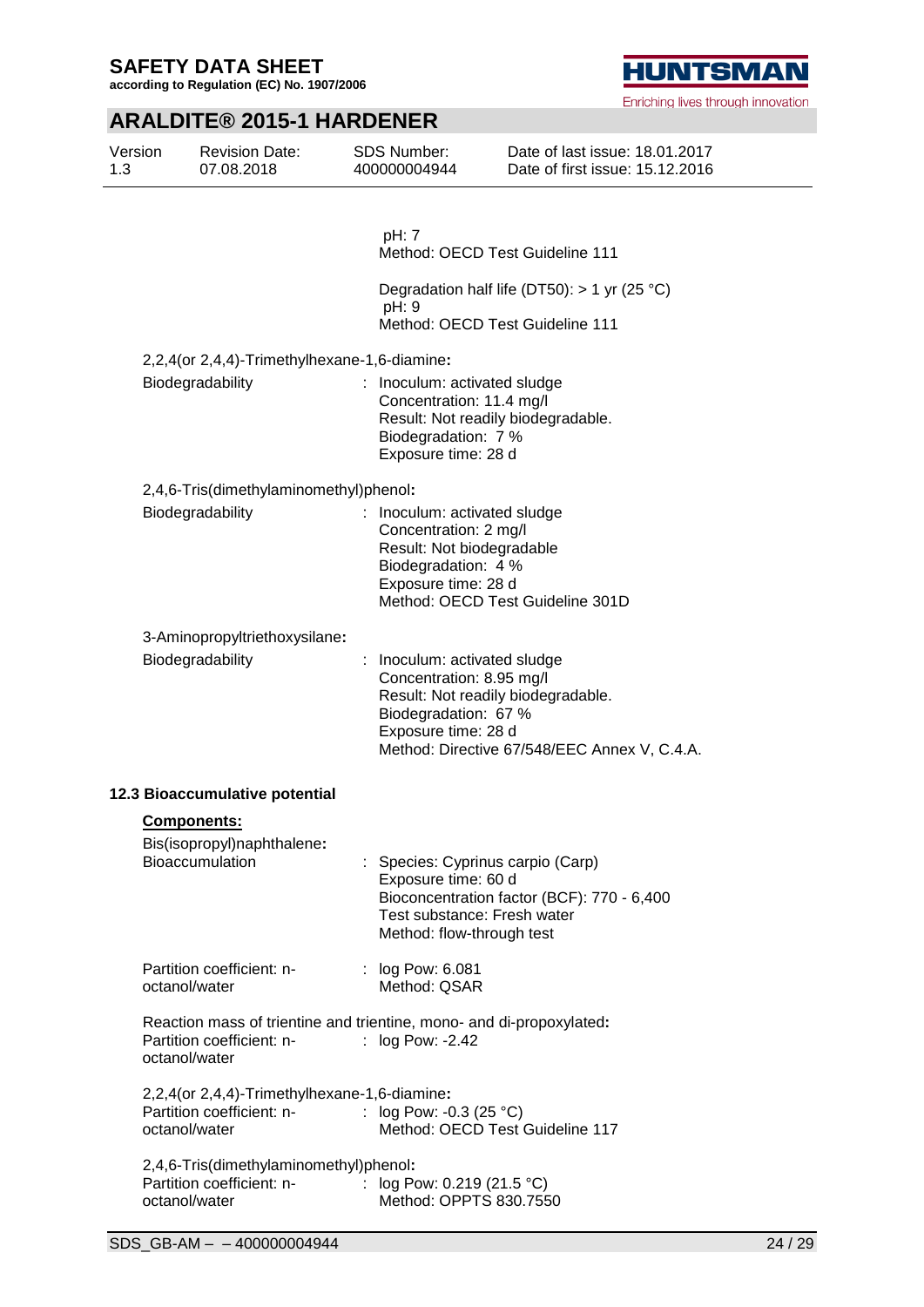**according to Regulation (EC) No. 1907/2006**

## **ARALDITE® 2015-1 HARDENER**

| Version | <b>Revision Date:</b> | SDS Number:  | Date of last issue: 18.01.2017  |
|---------|-----------------------|--------------|---------------------------------|
| 1.3     | 07.08.2018            | 400000004944 | Date of first issue: 15.12.2016 |

| 3-Aminopropyltriethoxysilane:<br>Bioaccumulation | : Species: Cyprinus carpio (Carp)<br>Bioconcentration factor (BCF): 3.4<br>Remarks: Does not bioaccumulate. |  |
|--------------------------------------------------|-------------------------------------------------------------------------------------------------------------|--|
| Partition coefficient: n-<br>octanol/water       | : $log Pow: 1.7 (20 °C)$<br>pH: 7                                                                           |  |

#### **12.4 Mobility in soil**

#### **Components:**

| Bis(isopropyl)naphthalene: |              |
|----------------------------|--------------|
| Distribution among         | : Koc: 36108 |
| environmental compartments | Method: QSAR |

#### **12.5 Results of PBT and vPvB assessment**

## **Product:**

| Assessment | : This substance/mixture contains no components considered<br>to be either persistent, bioaccumulative and toxic (PBT), or<br>very persistent and very bioaccumulative (vPvB) at levels of<br>0.1% or higher |
|------------|--------------------------------------------------------------------------------------------------------------------------------------------------------------------------------------------------------------|
|            |                                                                                                                                                                                                              |

#### **Components:**

Reaction mass of trientine and trientine, mono- and di-propoxylated**:** : This substance is not considered to be persistent, bioaccumulating and toxic (PBT)..

#### **12.6 Other adverse effects**

No data available

## **SECTION 13: Disposal considerations**

#### **13.1 Waste treatment methods**

| Product                | : The product should not be allowed to enter drains, water<br>courses or the soil.<br>Do not contaminate ponds, waterways or ditches with<br>chemical or used container.<br>Send to a licensed waste management company. |
|------------------------|--------------------------------------------------------------------------------------------------------------------------------------------------------------------------------------------------------------------------|
| Contaminated packaging | : Empty remaining contents.<br>Dispose of as unused product.<br>Do not re-use empty containers.                                                                                                                          |

## **SECTION 14: Transport information**

| IATA                    |                                         |
|-------------------------|-----------------------------------------|
| 14.1 UN number          | $\pm$ UN 2735                           |
| 14.2 UN proper shipping | : Polyamines, liquid, corrosive, n.o.s. |

**HUNTSMAN** Enriching lives through innovation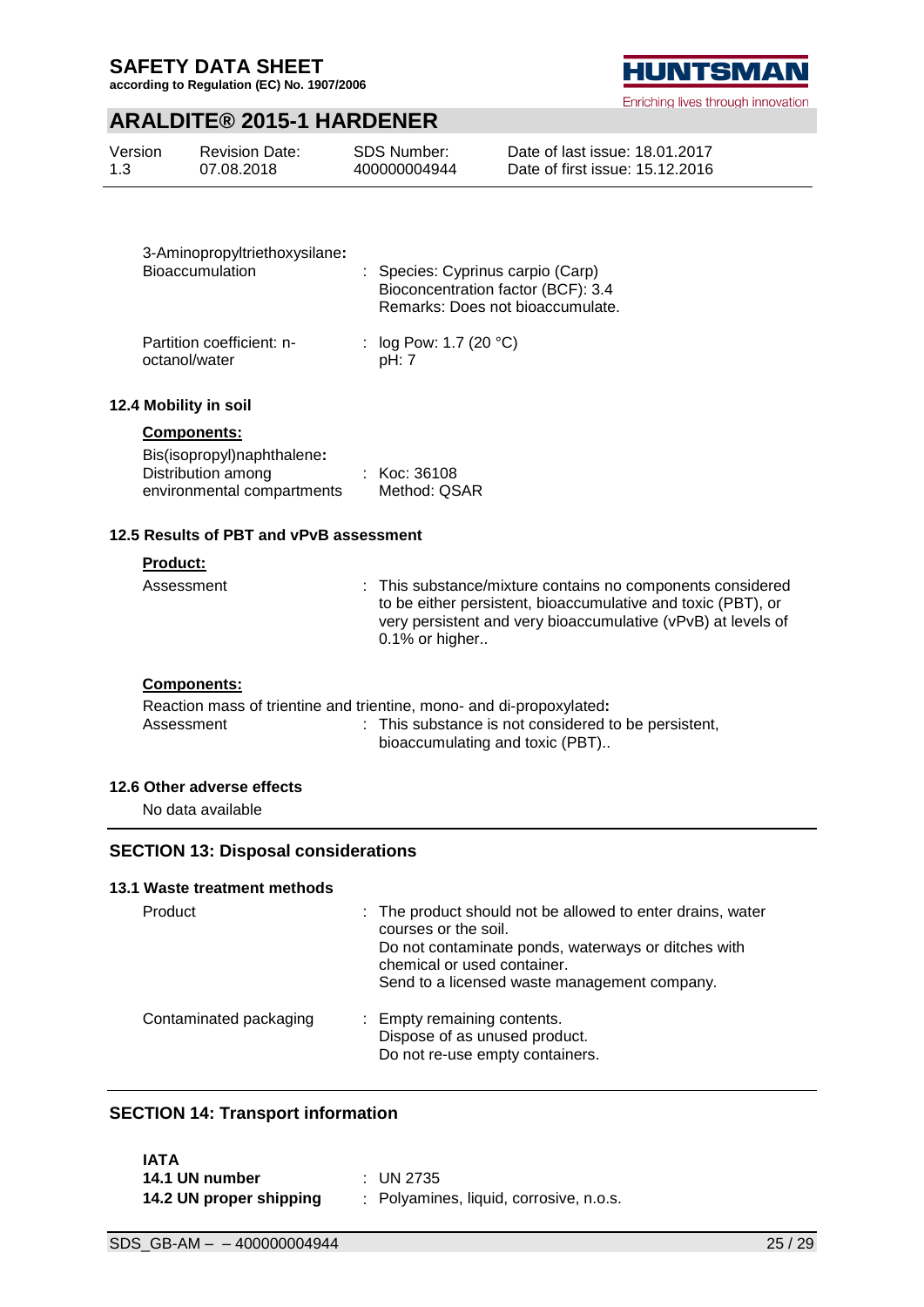Version 1.3

**according to Regulation (EC) No. 1907/2006**

Revision Date: 07.08.2018

## **ARALDITE® 2015-1 HARDENER**

SDS Number: 400000004944

| name                                                           |                                                                    |
|----------------------------------------------------------------|--------------------------------------------------------------------|
|                                                                | (TRIMETHYLHEXAMETHYLENEDIAMINE,<br>DIISOPROPYLNAPHTHALENE ISOMERS) |
| <b>14.3 Transport hazard</b><br>class(es)                      | : 8                                                                |
| 14.4 Packing group                                             | : III                                                              |
| Labels                                                         | : Corrosive                                                        |
| Packing instruction (cargo<br>aircraft)                        | : 856                                                              |
| Packing instruction<br>(passenger aircraft)                    | : 852                                                              |
| <b>IMDG</b>                                                    |                                                                    |
| 14.1 UN number<br>14.2 UN proper shipping                      | : UN 2735<br>: POLYAMINES, LIQUID, CORROSIVE, N.O.S.               |
| name                                                           |                                                                    |
|                                                                | (TRIMETHYLHEXAMETHYLENEDIAMINE,<br>DIISOPROPYLNAPHTHALENE ISOMERS) |
| 14.3 Transport hazard                                          | 8                                                                  |
| class(es)                                                      |                                                                    |
| 14.4 Packing group                                             | : III                                                              |
| Labels<br>EmS Code                                             | 8<br>$: F-A, S-B$                                                  |
| <b>14.5 Environmental hazards</b>                              |                                                                    |
| Marine pollutant                                               | : yes                                                              |
|                                                                |                                                                    |
| ADR                                                            |                                                                    |
| 14.1 UN number                                                 | $\therefore$ UN 2735                                               |
| 14.2 UN proper shipping                                        | : POLYAMINES, LIQUID, CORROSIVE, N.O.S.                            |
| name                                                           |                                                                    |
|                                                                | (TRIMETHYLHEXAMETHYLENEDIAMINE,<br>DIISOPROPYLNAPHTHALENE ISOMERS) |
| <b>14.3 Transport hazard</b>                                   | : 8                                                                |
| class(es)                                                      |                                                                    |
| 14.4 Packing group                                             | : III                                                              |
| Labels                                                         | . R                                                                |
| <b>14.5 Environmental hazards</b>                              |                                                                    |
| Environmentally hazardous                                      | : yes                                                              |
| <b>RID</b>                                                     |                                                                    |
| 14.1 UN number                                                 | : UN 2735                                                          |
| 14.2 UN proper shipping                                        | : POLYAMINES, LIQUID, CORROSIVE, N.O.S.                            |
| name                                                           |                                                                    |
|                                                                | (TRIMETHYLHEXAMETHYLENEDIAMINE,                                    |
|                                                                | DIISOPROPYLNAPHTHALENE ISOMERS)                                    |
| <b>14.3 Transport hazard</b>                                   | : 8                                                                |
| class(es)                                                      |                                                                    |
| 14.4 Packing group                                             | : III                                                              |
| Labels                                                         | 8                                                                  |
|                                                                |                                                                    |
| <b>14.5 Environmental hazards</b><br>Environmentally hazardous | : yes                                                              |



Enriching lives through innovation

Date of last issue: 18.01.2017 Date of first issue: 15.12.2016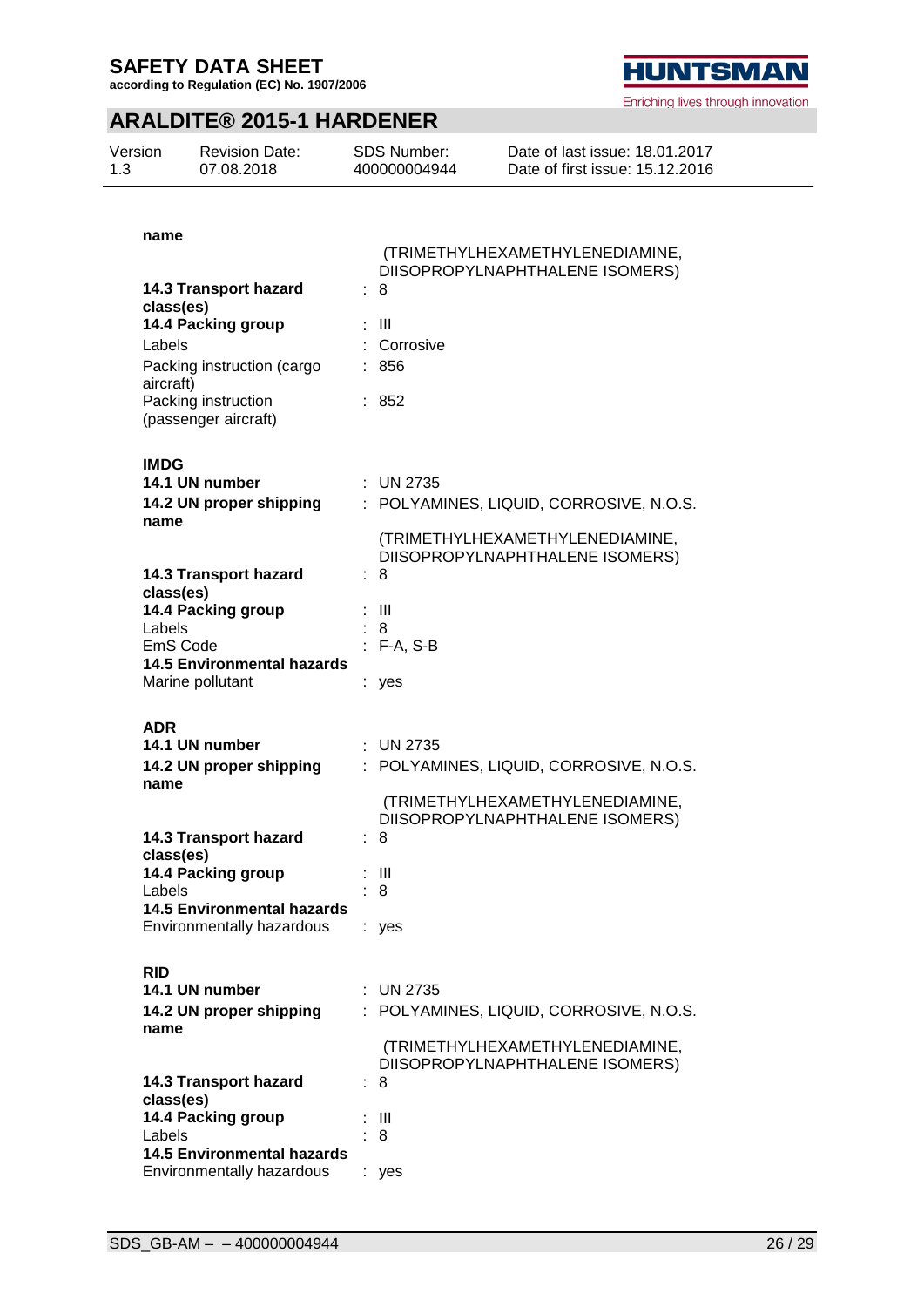**according to Regulation (EC) No. 1907/2006**

## **ARALDITE® 2015-1 HARDENER**

| Version | <b>Revision Date:</b> | <b>SDS Number:</b> |
|---------|-----------------------|--------------------|
| 1.3     | 07.08.2018            | 400000004944       |

#### Date of last issue: 18.01.2017 Date of first issue: 15.12.2016

## **14.7 Transport in bulk according to Annex II of Marpol and the IBC Code**

Not applicable for product as supplied.

## **SECTION 15: Regulatory information**

## **15.1 Safety, health and environmental regulations/legislation specific for the substance or mixture**

| REACH - Candidate List of Substances of Very High<br>Concern for Authorisation (Article 59). | : This product does not contain<br>substances of very high concern<br>(Regulation (EC) No<br>1907/2006 (REACH), Article 57). |
|----------------------------------------------------------------------------------------------|------------------------------------------------------------------------------------------------------------------------------|
| REACH - List of substances subject to authorisation<br>(Annex XIV)                           | $:$ Not applicable                                                                                                           |
| REACH - List of substances subject to authorisation -<br>Future sunset date                  | $:$ Not applicable                                                                                                           |

Other regulations:

Take note of Directive 94/33/EC on the protection of young people at work or stricter national regulations, where applicable.

## **The components of this product are reported in the following inventories:**

| <b>DSL</b>   | : All components of this product are on the Canadian DSL |
|--------------|----------------------------------------------------------|
| <b>AICS</b>  | On the inventory, or in compliance with the inventory    |
| <b>NZIoC</b> | : Not in compliance with the inventory                   |
| <b>ENCS</b>  | : On the inventory, or in compliance with the inventory  |
| <b>KECI</b>  | On the inventory, or in compliance with the inventory    |
| <b>PICCS</b> | : Not in compliance with the inventory                   |
| <b>IECSC</b> | : On the inventory, or in compliance with the inventory  |
| <b>TCSI</b>  | On the inventory, or in compliance with the inventory    |
| TSCA         | On the inventory, or in compliance with the inventory    |

## **Inventories**

AICS (Australia), DSL (Canada), IECSC (China), ENCS (Japan), KECI (Korea), NZIOC (New Zealand), PICCS (Philippines), TCSI (Taiwan), TSCA (United States of America (USA))

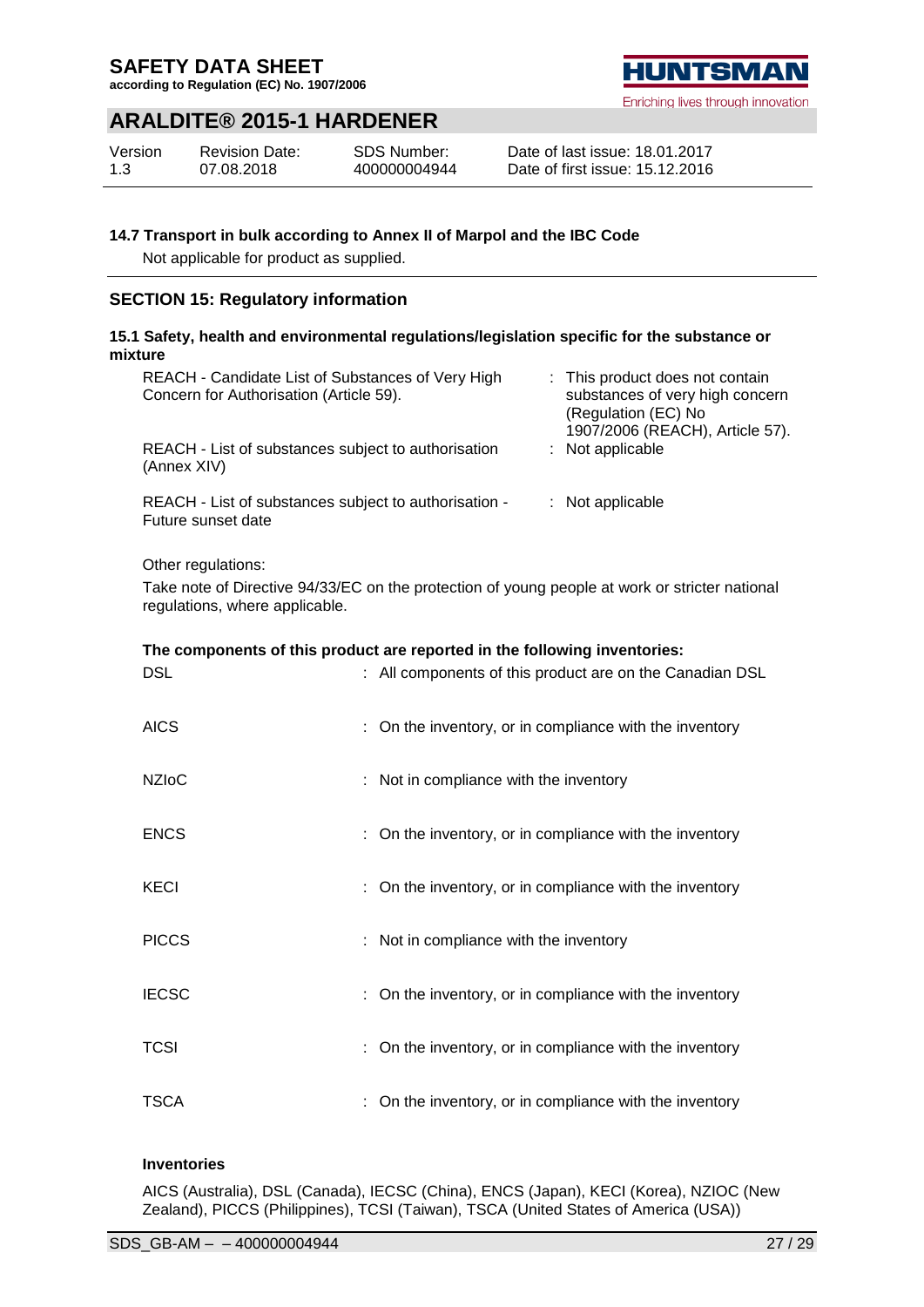**according to Regulation (EC) No. 1907/2006**

## **ARALDITE® 2015-1 HARDENER**

| Version | <b>Revision Date:</b> | <b>SDS Number:</b> |
|---------|-----------------------|--------------------|
| 1.3     | 07.08.2018            | 400000004944       |



Date of last issue: 18.01.2017 Date of first issue: 15.12.2016

#### **15.2 Chemical safety assessment**

Chemical Safety Assessments for all substances in this product are either Complete or Not applicable.

## **SECTION 16: Other information**

| <b>Full text of H-Statements</b>                                                                                                 |                                                                                                                                                    |                                                                                                                                                                                                                                                                                                                                                                                      |  |  |
|----------------------------------------------------------------------------------------------------------------------------------|----------------------------------------------------------------------------------------------------------------------------------------------------|--------------------------------------------------------------------------------------------------------------------------------------------------------------------------------------------------------------------------------------------------------------------------------------------------------------------------------------------------------------------------------------|--|--|
| H <sub>302</sub><br>H <sub>304</sub><br>H314<br>H <sub>315</sub><br>H317<br>H <sub>318</sub><br>H <sub>319</sub><br>H410<br>H411 |                                                                                                                                                    | $:$ Harmful if swallowed.<br>: May be fatal if swallowed and enters airways.<br>: Causes severe skin burns and eye damage.<br>: Causes skin irritation.<br>May cause an allergic skin reaction.<br>: Causes serious eye damage.<br>: Causes serious eye irritation.<br>: Very toxic to aquatic life with long lasting effects.<br>: Toxic to aquatic life with long lasting effects. |  |  |
| <b>Full text of other abbreviations</b>                                                                                          |                                                                                                                                                    |                                                                                                                                                                                                                                                                                                                                                                                      |  |  |
| Acute Tox.<br>Aquatic Chronic<br>Asp. Tox.<br>Eye Dam.<br>Eye Irrit.<br>Skin Corr.<br>Skin Irrit.<br>Skin Sens.                  | : Acute toxicity<br>: Aspiration hazard<br>Serious eye damage<br>: Eye irritation<br>: Skin corrosion<br>: Skin irritation<br>: Skin sensitisation | : Long-term (chronic) aquatic hazard                                                                                                                                                                                                                                                                                                                                                 |  |  |
| <b>Further information</b>                                                                                                       |                                                                                                                                                    |                                                                                                                                                                                                                                                                                                                                                                                      |  |  |
| <b>Classification of the mixture:</b>                                                                                            |                                                                                                                                                    | <b>Classification procedure:</b>                                                                                                                                                                                                                                                                                                                                                     |  |  |
| Skin Corr. 1A                                                                                                                    | H <sub>3</sub> 14                                                                                                                                  | Calculation method                                                                                                                                                                                                                                                                                                                                                                   |  |  |
| Eye Dam. 1                                                                                                                       | H318                                                                                                                                               | Calculation method                                                                                                                                                                                                                                                                                                                                                                   |  |  |
| Skin Sens. 1                                                                                                                     | H317                                                                                                                                               | Calculation method                                                                                                                                                                                                                                                                                                                                                                   |  |  |
| <b>Aquatic Chronic 2</b>                                                                                                         | H411                                                                                                                                               | Calculation method                                                                                                                                                                                                                                                                                                                                                                   |  |  |

While the information and recommendations in this publication are to the best of our knowledge, information and belief accurate at the date of publication, NOTHING HEREIN IS TO BE CONSTRUED AS A WARRANTY, EXPRESS OR OTHERWISE.

IN ALL CASES, IT IS THE RESPONSIBILITY OF THE USER TO DETERMINE THE APPLICABILITY OF SUCH INFORMATION AND RECOMMENDATIONS AND THE SUITABILITY OF ANY PRODUCT FOR ITS OWN PARTICULAR PURPOSE.

THE PRODUCT MAY PRESENT HAZARDS AND SHOULD BE USED WITH CAUTION. WHILE CERTAIN HAZARDS ARE DESCRIBED IN THIS PUBLICATION, NO GUARANTEE IS MADE THAT THESE ARE THE ONLY HAZARDS THAT EXIST.